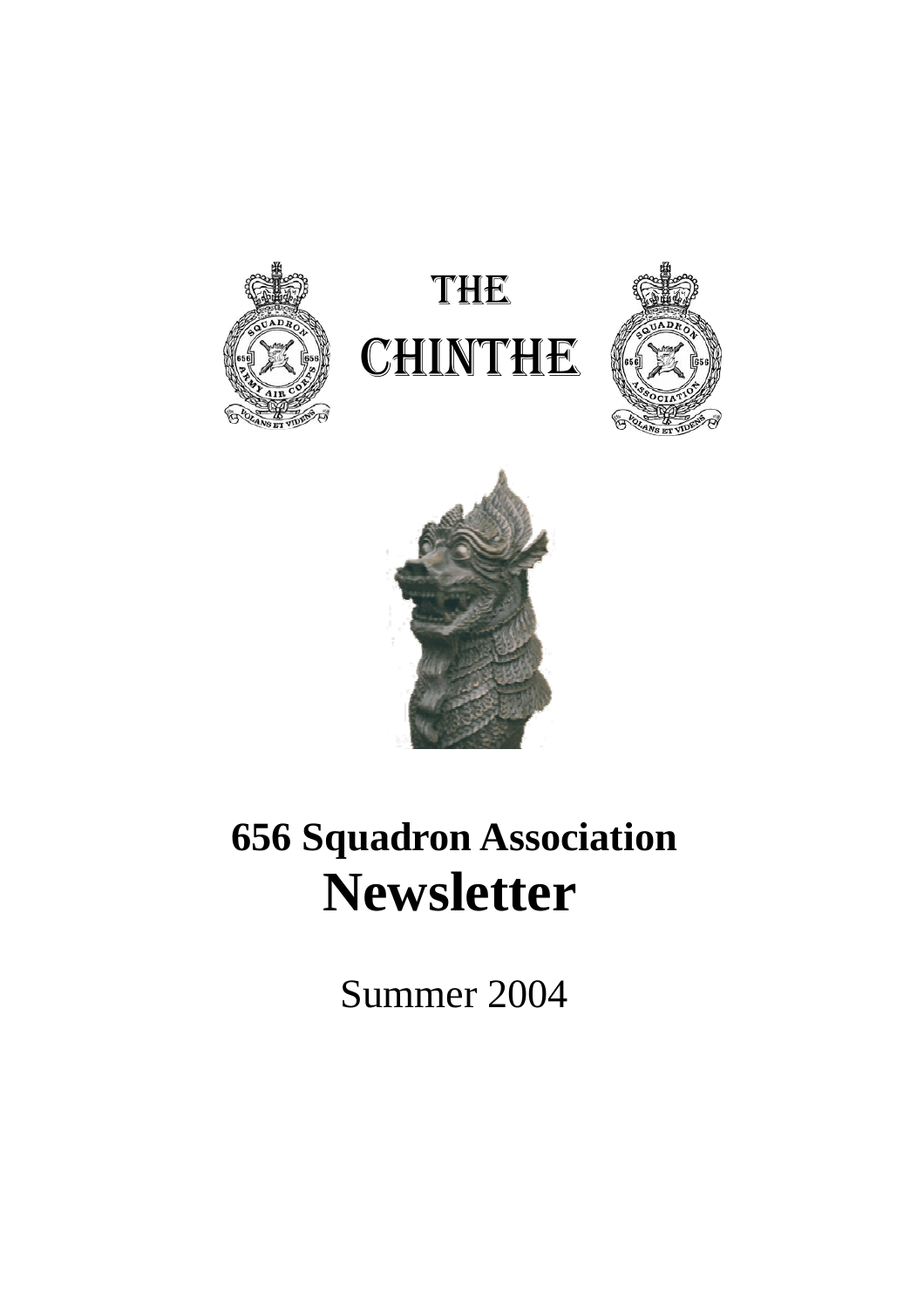# **Contents**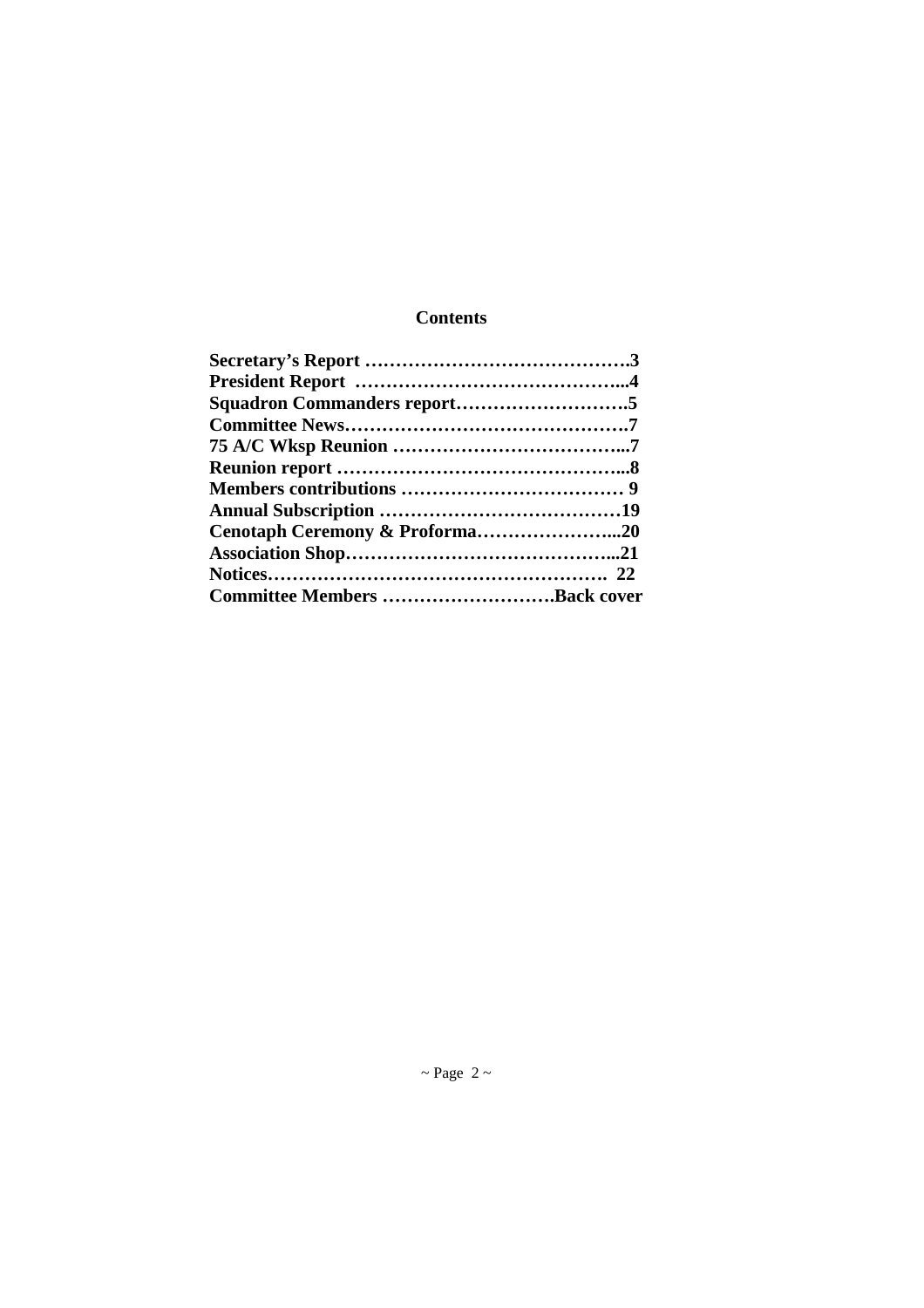# **Secretary's Report**

 It is with great sadness that this could be my last Secretary's report but I have had to reluctantly give up the position with my move to France. The logistics of running the Association from here make it unfeasible, but I intend to be of whatever assistance I can, indeed I will continue as Membership secretary and Newsletter editor.

 The year had been reasonably quiet until November when I started to investigate the possibility of having a reunion where members and guests could take to the air in the Austers again. Netheravon was chosen as the venue, with its connections to the Squadron it seemed ideal. Then came the vexing question of Public Liability insurance, a necessary encumbrance in this day and age of litigation, a fact we must bear in mind for future reunions. It's a sorry world when a gathering of Old Soldiers needs to take this step. This was not the end of it. As we were to cover the flying fuel costs it was tricky to have ask members to pay, without infringing the Pilots insurance conditions! Anyway we found a way round it! The week-end was well attended and those who could make it had a splendid time. We had a good selection of Austers but unfortunately one or two did not have the required insurance documentation and so were not permitted to carry our members.

 Following the last mailing I had various members asking who Mick Smith was, who's name appeared on the return address label. Well, in preparation for my move, Mick volunteered to assist the Association by addressing, stuffing, stamping and posting all future mailings, for which I am extremely grateful. We had a few hiccoughs to start with, getting the mail merge to work on his slightly older machine, but we managed it.

 At the AGM Maurice Haynes undertook the position of General Secretary, for which I thank him and wish him every success. We are still looking for volunteers to be the Honorary treasurer as Ken is short listed to move to Australia, and a deputy treasurer owing to the resignation of George Mckie due to his work load. Someone please step forward to fill these positions, they are not too difficult.

Until we meet again I wish you all the best of health, and live life to the full

 Joyce and I moved to France two days after the reunion, and if you are ever in my new neck of the woods contact me and we can meet up.

#### **John Bennett**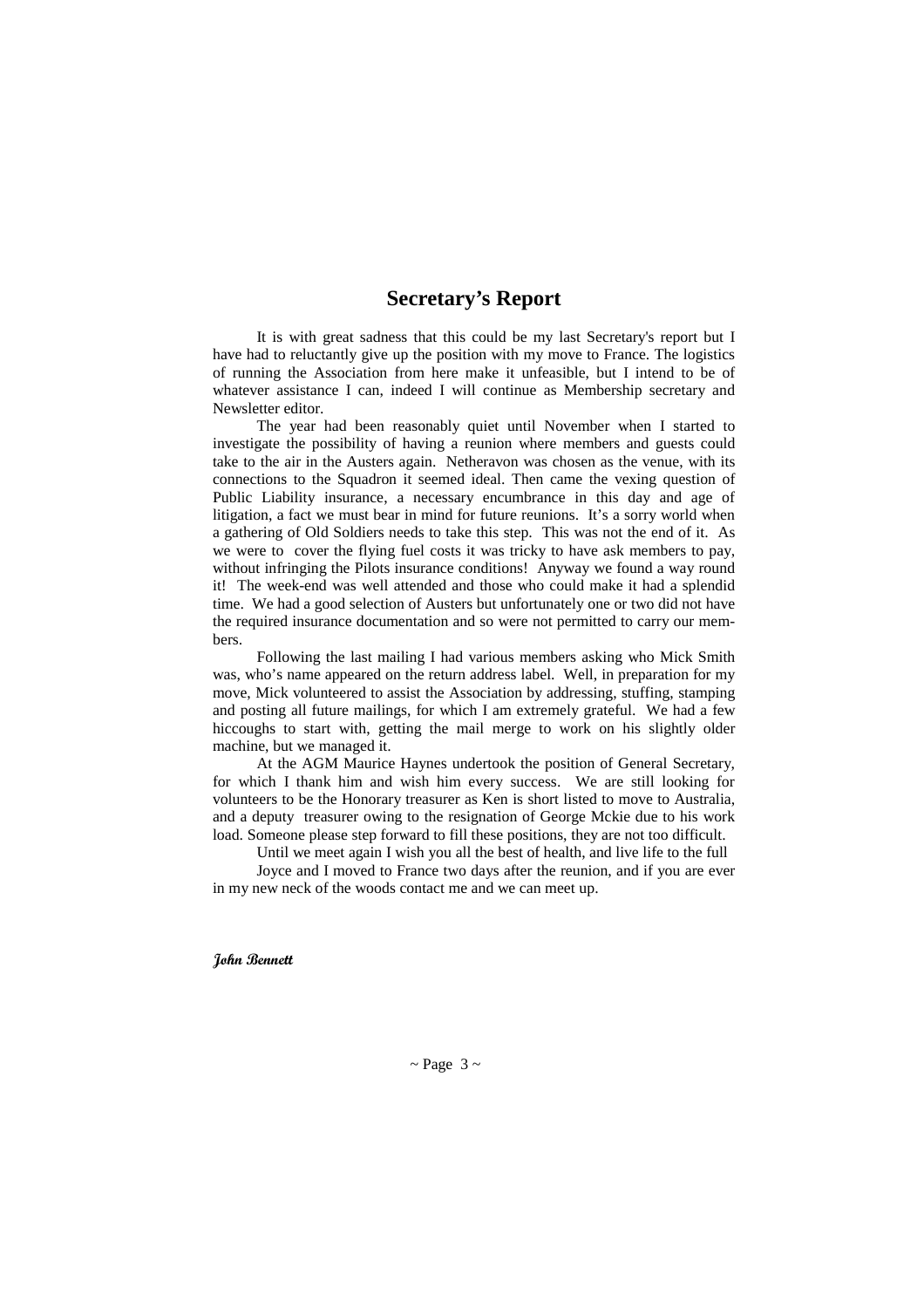#### **PRESIDENT'S REPORT**

I am writing this in mid August during the Olympics when we all wish for good competitive sport and some cheering British success.

Talking of success, the Association was blessed with perfect, clear blue skies for our Auster Fly In at Netheravon Airfield on Sunday  $13<sup>th</sup>$  June. In fact, the whole weekend exceeded all our expectations. The moment I arrived at the Officers' Mess on the Saturday night, I knew we were going to have a wonderful evening – and so it proved. What a fantastic setting, and a natural, spiritual home for our Association. We could not have held the event without the unstinting support of 7 Regiment AAC, and I have written to the Commanding Officer to pass on our collective thanks.

We are now discussing with the International Auster Club the possibility of holding a Biennial Auster Fly In, and the prospects are good. The Club members were particularly impressed with the facilities at Netheravon, so it is most likely we will be returning there in 2006. For 2005 we are looking at holding an event in June. The aim is to hold a Dinner on the Saturday night, and a visit to the Museum of Army Flying at Middle Wallop on the Sunday. We will pass you details as soon as they are firm. Please let us know if a particular weekend clashes with other events.

The Association continues to go from strength to strength. I thank all of you who completed the Questionnaire in the previous Newsletter. This produced some interesting and invaluable information about the future direction of the Association. Many of the issues were discussed at the Sunday morning AGM, and key decisions are detailed throughout the Newsletter.

One item we discussed was whether the Association should have a contingent at the Cenotaph Ceremony on Sunday 14<sup>th</sup> November. There appears to be good support for an Association Contingent, and the Royal British Legion (RBL) have given us the green light. If you wish to participate could you please fill in the proforma elsewhere in the Newsletter and return to me as soon as possible? I need to give the RBL our details by the end of September.

I would like to take this opportunity to pay our collective thanks and gratitude to John Bennett. Most of the recent success of the Association has been thanks to his tireless work on behalf of us all. He has been loyally supported throughout by Joyce. I wish them both contentment and happiness in their new home in France. I am sure they will make as much a success of their new life as they have in their many other endeavours. You will not be surprised to hear that John is keeping in close contact, and continues to provide sound advice and support.

I am delighted to report that Maurice Haynes has stepped into the Secretary post, and has made an immediate impact. As ever, your Committee continues to need new members. If you believe you can provide help of any description, please contact any of the Committee members.

You will see from Andy Cash's Report that the Squadron is well on the way to achieving Apache Operational Capability. We wish the Squadron every success as the Army's first Attack Helicopter Operational Force.

**Andrew Simkins**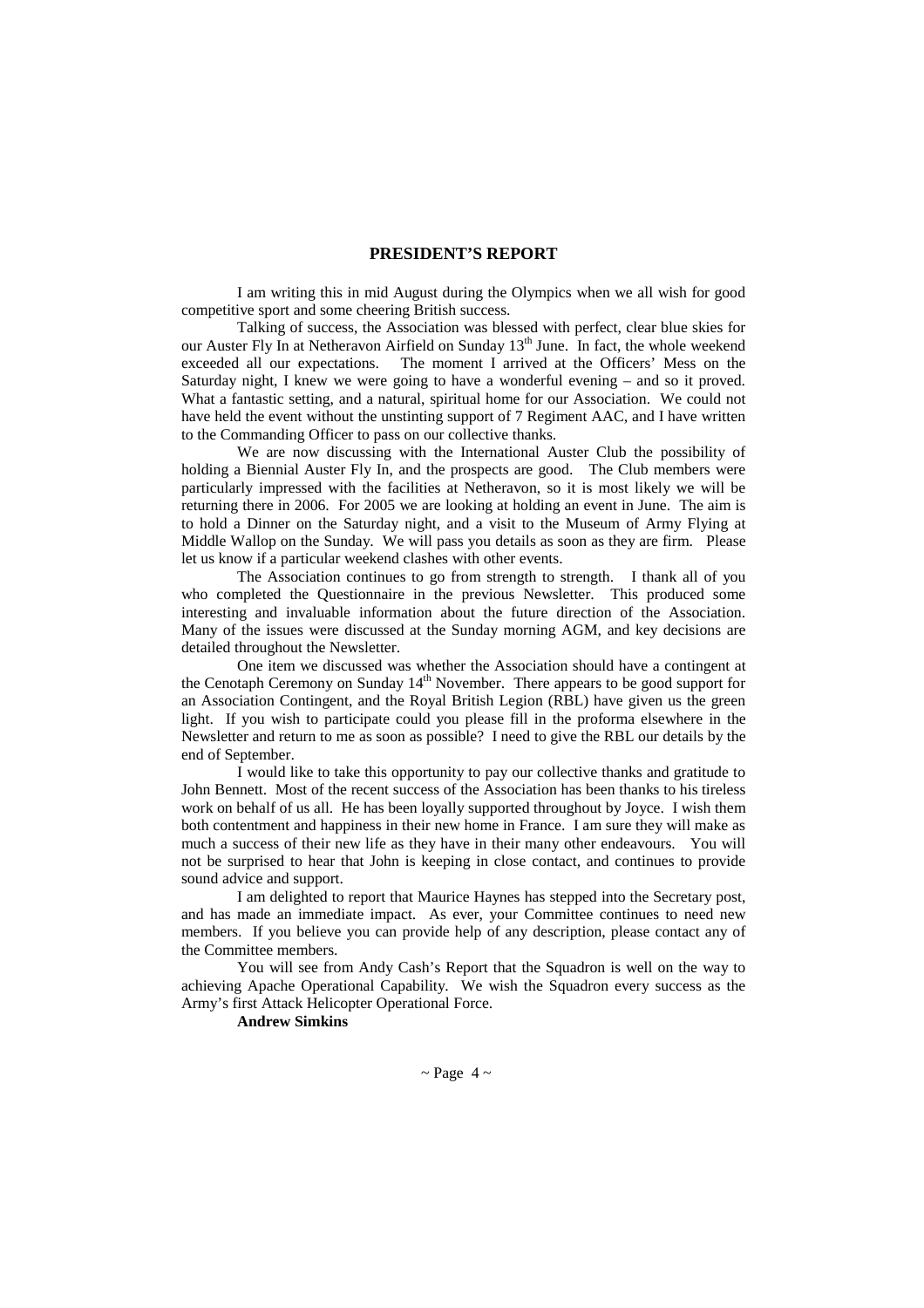#### **SQUADRON COMMANDER'S REPORT**

.

It is 8 months since I wrote my last entry for the Association Journal, but the Squadron seems to have managed to cram in at least 12 months worth of training during that period! Nonetheless, we are just back from 3 weeks summer leave with batteries recharged and morale buoyant, but with another busy training schedule facing us.

The first 3 months of this year saw the ground crew complete their individual conversion courses onto the Apache and the aircrew began and completed their Night Vision System (NVS) and weapons training at Middle Wallop. This included our first live firing of CRV7 rockets and 30mm cannon on Otterburn ranges, which was also the first time that the aircrew were supported by our own ground crew in the Apache era. I think both sides were suitably impressed.

The aircrew returned to the Squadron at Dishforth in April and Cpl Tovey, under SSM WO2 James Lyons' direction, had organised a fantastic Top Table Dinner for the whole Squadron, which went down very well and provided a good focus for the reuniting of the Squadron just before our Easter leave.

Then began probably the most hectic period the Squadron has experienced for some time. The Conversion To Role course (CTR), put together and coordinated by the Air Manoeuvre Training and Advisory Team (AMTAT), occupied our every moment, day and night. The difficulty of undertaking, what is in effect, a full time training course, while also dealing with the demands of Regimental life cannot be understated. As you would expect, everyone pulled out all the stops and despite fatigue and frustrations managed to maintain good humour and achieve the training objectives. For the ground crew, they practised deploying, setting up and operating, initially, 2 point Forward Arming and Refuel Points (FARPs) by day and night and progressed to the more complex (for Command and Control) 4 point FARPs. The aircrew undertook progressively more involved tactical formation flying by day and night leading up to reasonably complex night operations in an Electronic Warfare threat environment. The operations, both in the air and on the ground, have been very exciting and have given a real sense of coming of age for the AAC. We're in the 'big boys' league' now; when we visit RAF bases it is now *them* that come over to look at our aircraft, rather than us theirs!

Our ground and air crews are operating as a much more interdependent team than hitherto, with our Mission Planning Station operators actually planning the missions with the aircrew. Our ES support has been fantastic. The technical burden has been high for both technicians and aircrew, but the team has worked well and we have not lost significant numbers of sorties due to technical failures, we have asked for (at least) 6 aircraft per day and have usually received more, an incredible achievement even if from a Regimental pool of 16. The weather has been less forgiving and we have lost significant numbers of sorties and, indeed, entire exercises due to bad weather. I can't remember a June quite as bad, but it has been exacerbated by aircraft release limitations and by our own caution when dealing with marginal weather and inexperienced Apache aircrew operating with an unforgiving night Thermal Imaging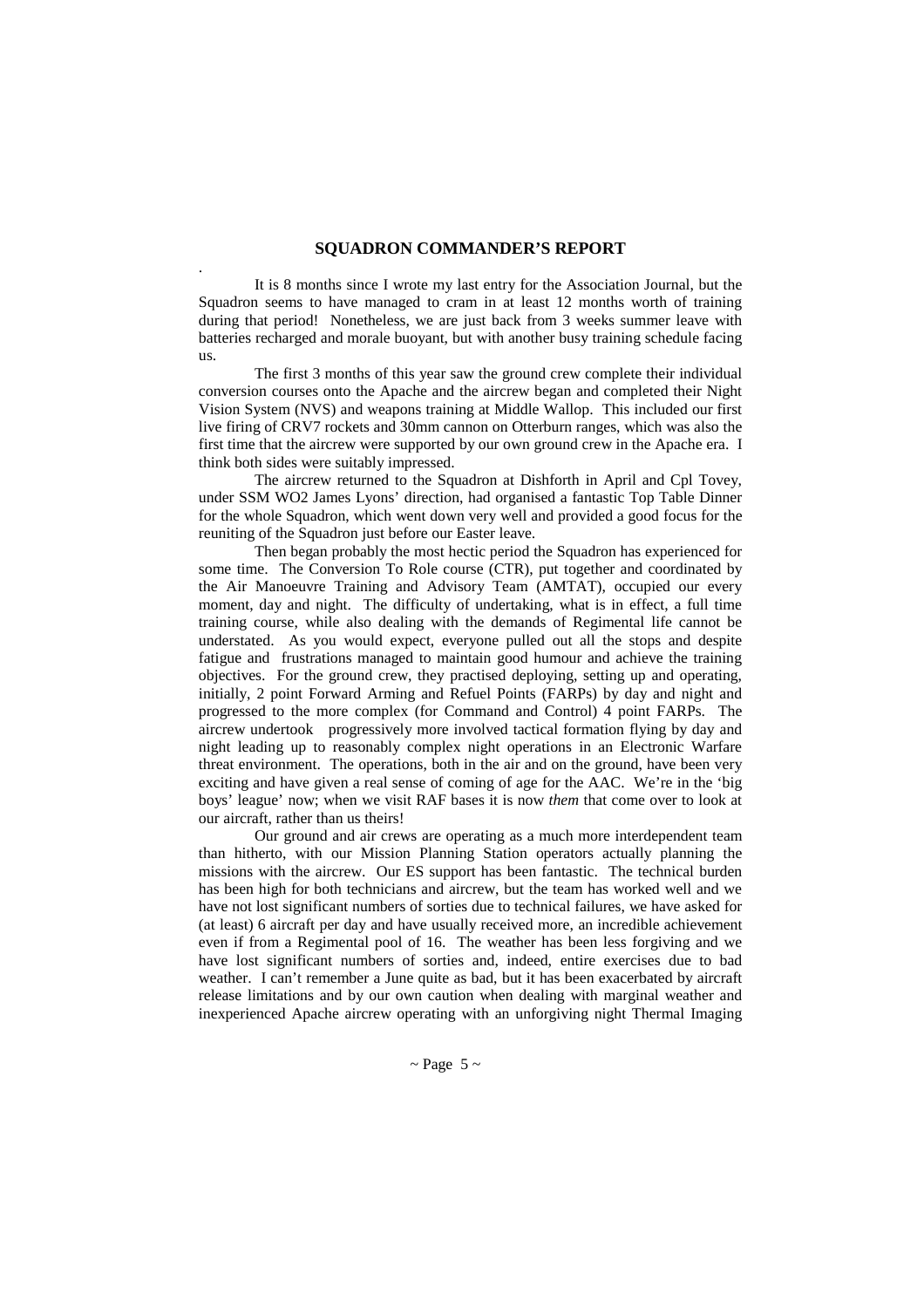#### system.

Towards the end of July we had our first 'exam' to pass as a Squadron. The 9 Regt AAC Battle Group ran us out and put us through our paces on Exercise LIGHTNING DAWN in the North of the UK. Sadly, due to the poor weather we had lost 2 previous opportunities to deploy as a Squadron, so this test was our first chance to try it all out. The Squadron performed very well achieving all the tasks it was set in difficult circumstances. We conducted 3 missions; a screen, a deliberate attack and an advance to contact and exploit. However, we achieved much more than just that. We proved that we can talk to and operate with the HCR recce screen and the Parachute Regiment providing ISTAR and Close in Fire Support. We can operate with the E3 and our own Lynx from 672 Squadron. We can plan complex missions involving Joint and All Arms assets, support them and execute them. We can sustain for suitable periods and still provide flexibility to respond to changing circumstances. We can rely on our people, especially our JNCOs, to come up to the mark when it is demanded of them. Obviously, we were far from perfect and we continue to learn, but, we are getting there and the advances since we began CTR, only 4 months ago, have been substantial.

CTR training has not yet finished, by the end of October we must make up lost training, undertake advanced live firing and Composite Air Operation (COMAO) training with Joint assets and take part in Combined Arms Tactics Training. We will then be tested by 16 Air Asslt Bde as part of 9 Regt AAC BG during Exercise EAGLES EYE 10 – 22 Oct in order to confirm our operational capability. All this before we begin to consider the continuation training required, which falls outside of the CTR syllabus. There is light at the end of the training tunnel. We will be declared as having achieved the Initial Operating Capability (IOC) as at 31 August, although because of the training still to be completed this will be at a substantial readiness state. We are also gradually regaining control of our own destiny from the training establishment. We are beginning to feel the surge of excitement that goes along with leaving home for the first time.

Exciting days are not too far ahead.

Andy Cash.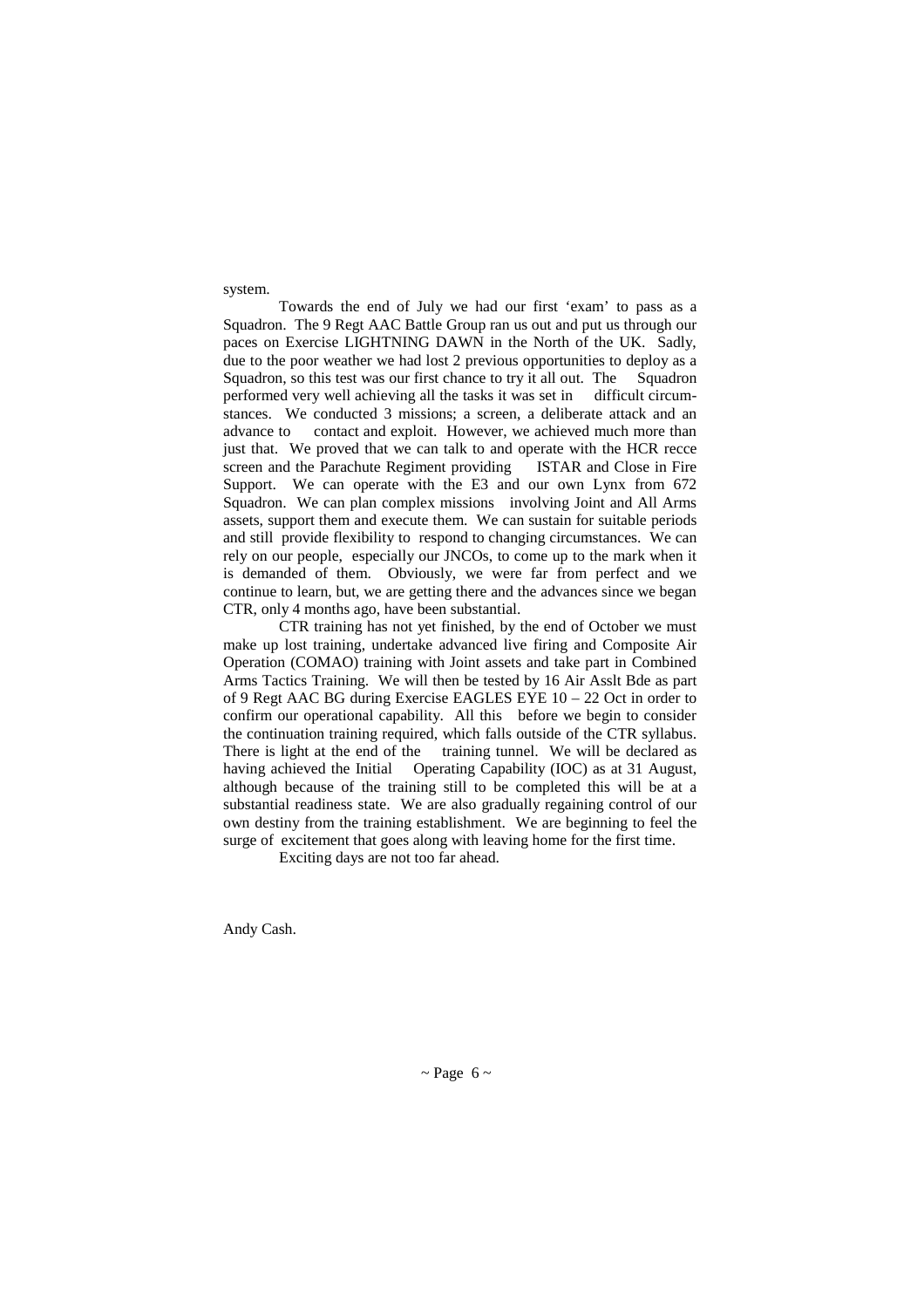#### **COMMITTEE NEWS**

Unfortunately, George McKie has had to resign as Treasurer, due to pressure of remunerative work.

 The President and the committee members thank George for his sterling efforts over the last few years and wish him well for the future.

 Maurice Haynes has taken on the responsibilities of General Secretary on the departure of John Bennett to his new home in France. Once again we all wish John & Joyce well for the future.

 We welcome Mick Smith to the committee and thank him for his offer to organise the mailing of the newsletter.

 The Committee still requires a Deputy Treasurer, please let us know if you can help.

 Finally, a vote of thanks to Sylvia Heyes for her sterling efforts in taking on the production of the newsletter at short notice.

#### **75 A/C WKSP REUNION 22-25 MAY 2005**

 Mick Little has once again organised a reunion in Kluang for ex 75 A/C Wksp old boys. He has also invited members of 656 Sqn and 11 Flt to join in. Dates are as above.

 More information is available on the 656 Association website and on Mick's website www.helicraft.com/kluang

Mick little can be contacted on the following numbers:

Mobile: +60 193 131369

Tel: +603 457 7053

Fax: +603 4256 8053

The reunion is being held at the Prime City Hotel in Kluang and to date it looks as though 50 plus people are already signed up.

 The trip is good value for money, hotels, meals and travel are inexpensive in Malaysia.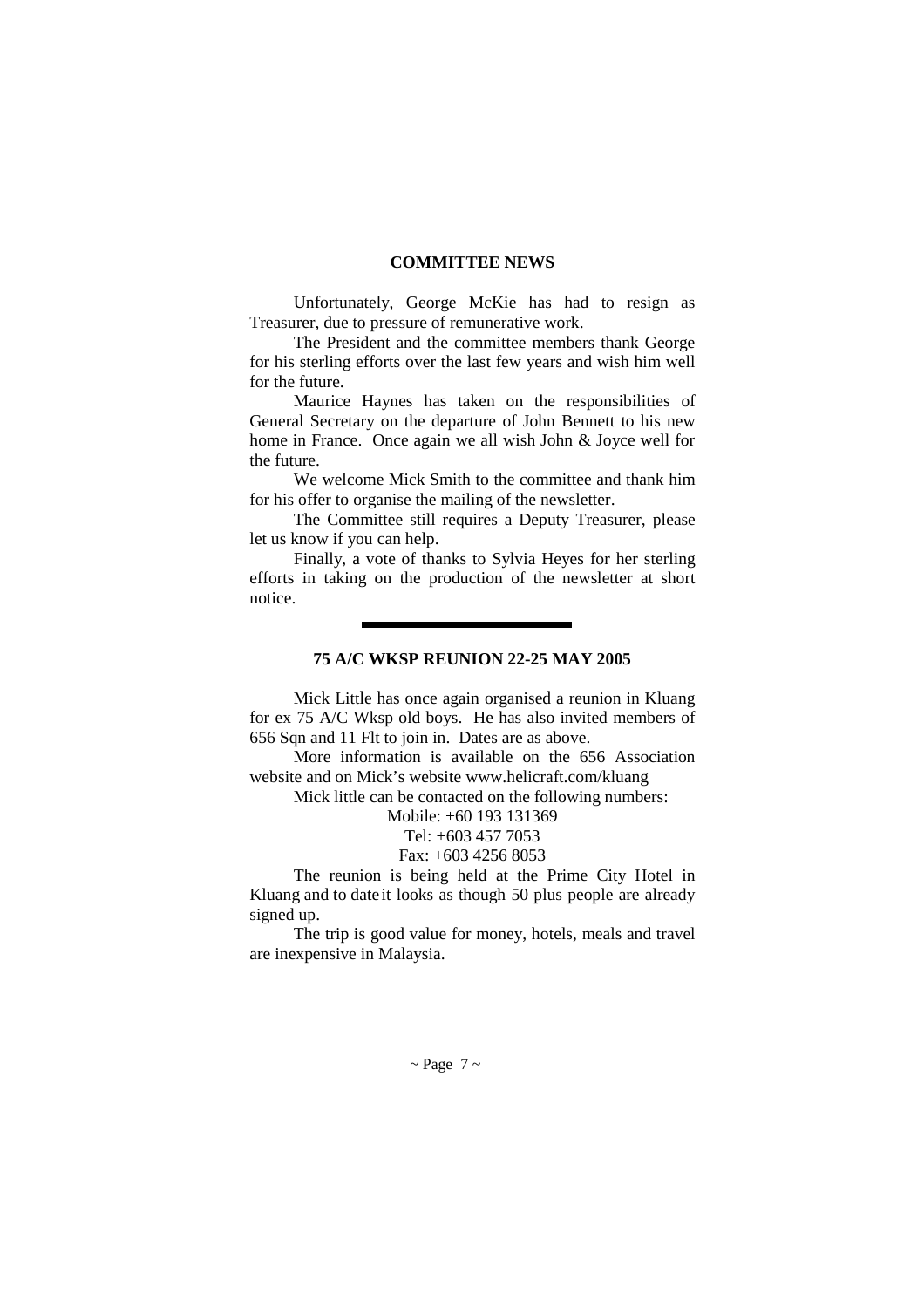#### **REUNION 2004 REPORT**

June 12th and 13th will be remembered for some time by our members who attended Netheravon. The setting could not have been better, nor the weather kinder. We started on Saturday when we held a social and buffet in the Officers Mess. This is a WWI listed building which still bears the Royal Flying Corps crest over the entrance. The company was pleasant and the food excellent. It was pleasing to once again see Arthur and Margaret Windscheffel in attendance, and a mention must be made of Ed Kelly, a fairly recent member, who adjusted his holiday dates to attend from Australia!

 The Squadron commander, Major Andy Cash, gave a report on the latest position of the Squadron, their training and future objectives. All very complex stuff compared to our good old Auster days!

 Andrew Simkins made a speech and gave a presentation to John & Joyce Bennett in appreciation of their work for the Association. The meal rounded off with the usual Loyal, Squadron and Association toasts before members retired to the bar. Lack of local accommodation needed members to depart early for their respective homes/hotels etc.

 Sunday morning dawned bright and sunny when members once more gathered in the Netheravon Officers Mess for our AGM, the largest gathering for very many years!!! Following on from the business everyone made their way to the airfield where a feast of Austers awaited their gaze! We had a couple of members with Austers but the others were all members of the International Auster Club, who gave their time to come to support us and give members and guests short flights.

 Tables and chairs were set out on the grass and a drinks tent provided liquid refreshment. There was also a range of filled sandwiches for people to help themselves to. I believe that all members and guests who wanted to were able to fly and enjoy the superb visibility of about 50 miles!

 Our thanks must go out CO 7 Regiment AAC for his kind permission to hold the event, to the Air Traffic Controllers, I.A.C. pilots, the Air Training Corps, and Medical Corps personnel who helped make the day a great success.

 If all future Reunions are as well attended and enjoyable as this one was, then the Association can only go from strength to strength..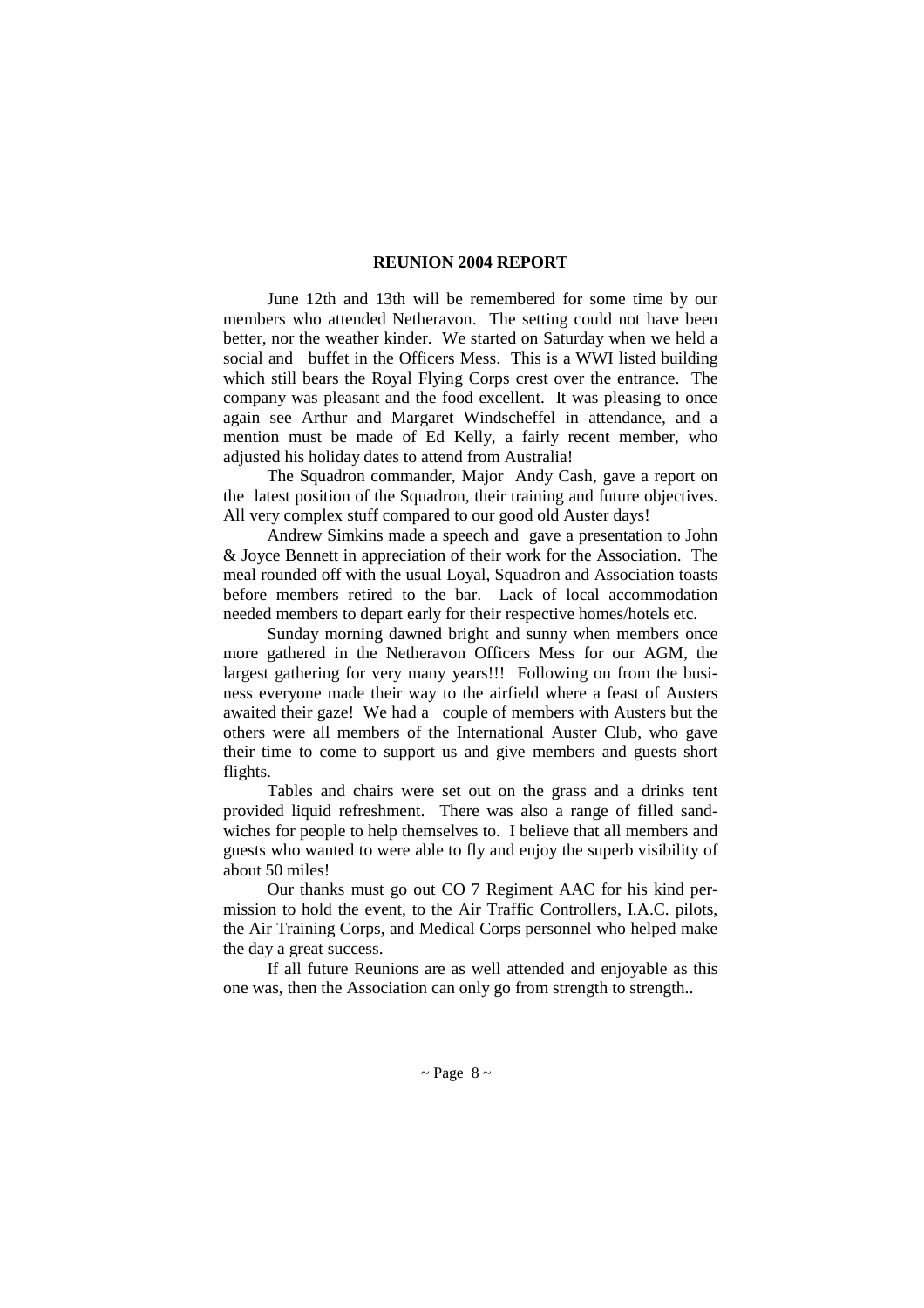### **MEMBERS CONTRIBUTIONS.**

Our President sent out a questionnaire with the last newsletter asking for members to contribute to the newsletter. We need members to relate their experiences, memorable moments, serious, not so serious or just funny. These will help to compile a total picture of life with 656 over the years, as well as giving members insight to events at other locations. Compiling the newsletter is difficult when I don't get contributions, so come on chaps, don't just stand at a bar relating your experiences to just one or two listeners, tell the whole membership please.

 Not wishing to ask members to do what I won't do myself here is my small contribution:

\*\*\*

 At the end of August 1963 whilst on operations in Brunei, Auster Mk9, XK414 piloted by the late Capt Jocot de Bernod, made a routine landing at Long Somado, a jungle strip at a small jungle village, to contact the local Ghurkha commander. However before he could take off to return it was found on the pre-flight checks the Blackburn Bombardier engine had failed. (possible oil pump?) A radio message was sent to base to tell of the problem. And so I came into the picture. I was to be flown out by RAF Twin Pioneer aircraft with a replacement engine, to perform a change of power plant. I was to take minimal tools, as the troops would render 'all necessary assistance'. The journey and arrival went without hitch, with the local force of Ghurkhas unloading the engine on its cradle, and field took kits. I started to prepare the ECU for removal, getting as far as I could before dark, as with the operational state at that time there were no lights permitted. The village perimeter was bristling with Ghurkhas expecting trouble at any time, and I settled into a wary sleep under a temporary shelter.

 Early the next morning I completed disconnections and called for help to remove the lump. With the airframe not having the tail raised on a trestle as was usual, it meant the engine was not only high but, the mountings were inclined upwards! I was given 6 Ghurkhas, 3 tent poles and 3 ropes to do the operation! The ropes went round the engine and the poles so that 3 men on each side could lift and move the engine forward, out of the airframe. That's fine, except Ghurkhas are by nature of smaller statue than Europeans, and by the time the lift was ready the poles were almost head height to the Ghurkhas. When it came to the 'lift' it was indeed a struggle for these very willing men to lift high enough to clear the mountings. Nevertheless it was achieved, and the replacement fitted in reverse order. After reconnection of all parts a ground run was carried out which was satisfactory. The tool kits were loaded into the rear, I strapped the Auster to my back and with JdeB in control we trundled down the short strip to climb and complete the air test during the one hour flight back to base at Brunei Main airport.

John Bennett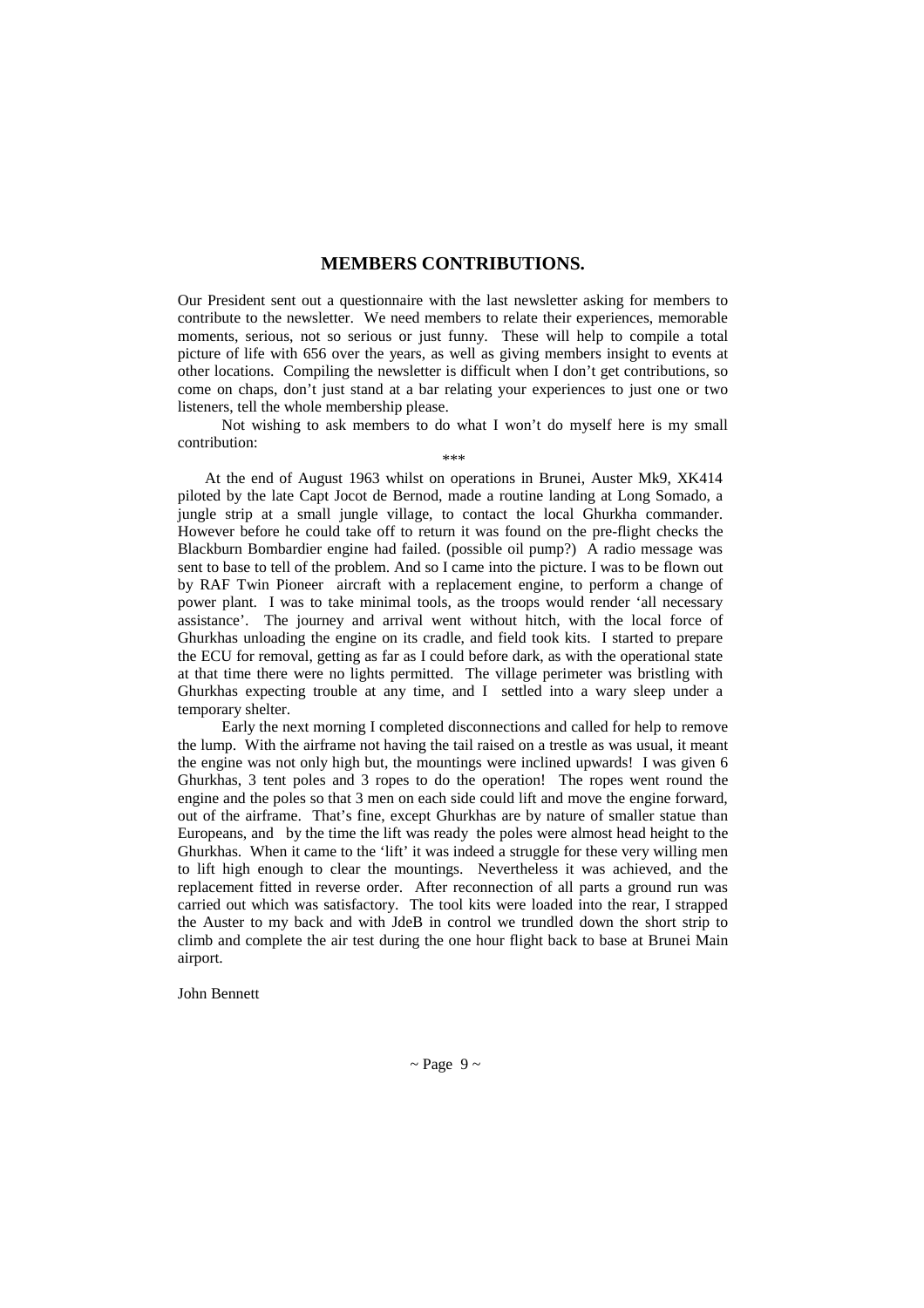#### **NEEDLE IN A HAYSTACH OR AN AUSTER IN THE JUNGLE!**  (both are hard to find!)

In mid February I received an E-mail (which was also copied to Tom Browning an ex RAF chap who is researching RAF crashes in Malaya) from a chap by name of Shaharom Ahmad (MHG\* - Researcher), with the subject "New Auster Wreck". In it he said: "Currently we found an Auster lying on top of tree near Gua Musang, Malaysia and gave details of various serial numbers from the tail plane, fin and wings, all of which were TAY numbers. Could I find out any information on this aircraft." With no military serial numbers left after all these years I did not expect to be of much help, but, I took the numbers to be Taylorcraft markings and contacted Peter Stoddard an Auster factory archivist. He regretted that with such scant information he could not help, but passed me onto Ian O'Neill.

 Ian is compiling an exhaustive history of every Auster produced, its where, when and final destiny. He has covered most of the AOP/AAC Squadrons and recently started on 656. I rang Ian and gave him the scant details that I had and he said he would call back in a couple of days with any answers. Lo and behold within a couple of hours he was calling me back to tell me thought the aircraft was VF 602, put on charge with 656 on 29 June 1951, which crashed into the jungle canopy on 3rd June 1952 with Sgt John Rolley, DFC , Glider Pilot Regt, at the controls and Assistant Superintendent D Lockington as passenger. They managed to climb down from the trees and walked out of the jungle over the following 12 days. I reported back to Shaharom with the details but with a request to try to find the fuselage serial number to confirm the findings, and also any photos they may take of it.

 The only snag in the investigation was the map reference given by Shahrom was a long way from Rolley's site, so the investigation continued. Tom Browning found that it could be another Auster , this time VF 551 which had been flown by Sergeant E J Webb with Police Cadet J Underhill as his passenger. In the '656 Squadron Chronicles' - compiled by Les Rogers, for November 1951, the Squadron Headquarters (Sqn. HQ) report reads: 'Sgt Webb force landed in the jungle to the west of Gua Musang in the wildest country in Malaya. His passenger was a police officer who was engaged in visual recce of the area. Both survivors were rescued, and were little the worse for their ordeal. This time the aircraft crashed in deep jungle due to engine failure, but fortunately the wireless remained intact and there was sufficient charge left in the damaged battery for an SOS to reach his Flight. This was made possible because he was carrying a wire aerial in the aircraft, which he erected as soon as he landed. The survivors were located after forty eight hours and, after receiving a supply drop, sailed away happily down the River Perolak and Betis under Auster escort, on a bamboo raft, back to Kuala Betis police post. From here they walked twenty five miles to Gua Musang and were then flown home. Thus ended successfully a rescue and search operation which lasted for four harassing and difficult days.'

 1911 Flight's report, for 3 Nov 51 reads (Sgt Webb was a member of 1911 Flt and based at Seremban) reads: 'At midday the wireless operator on duty rushed into the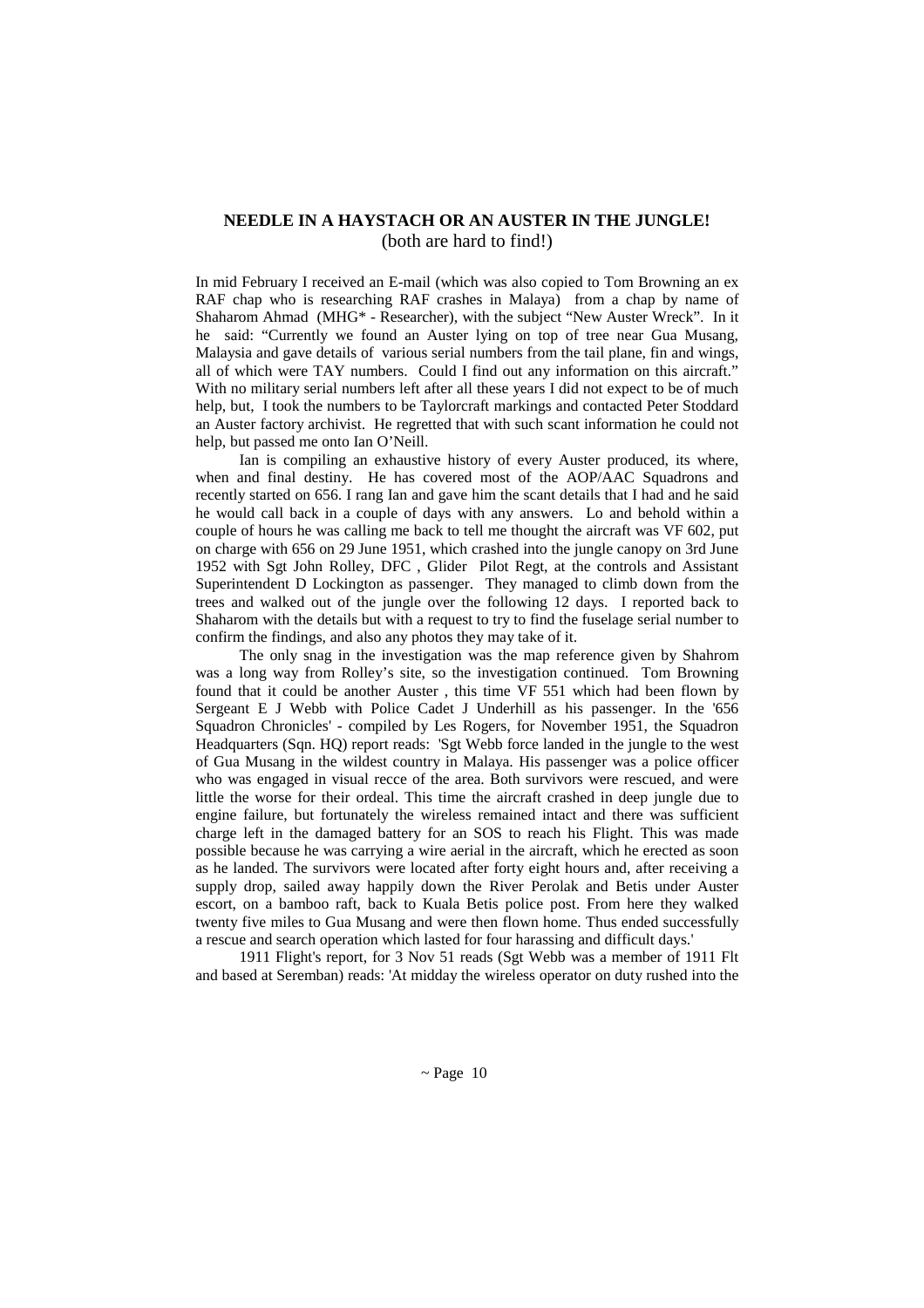Flight Office reporting 'Air Emergency' explaining that he had heard faint calls from an aircraft that had crashed in the jungle. Immediately an officer went to the set and was just able to pick up a message from Sgt Webb who said that he had crashed in the jungle near a river west of Gua Musang. This remarkable transmission was made over a distance of 100 miles with an ordinary 62 set and a fading aircraft battery with a length of wire slung between the trees in dense jungle. An aircraft was sent at once to the scene.'



This indeed was the remains of VF551, as confirmed by the map reference. Shahrom by the wreckage.

In the last Email from Shahrom he asks "did any Auster crashed near Hulu Langat? Just informed by villagers there that in 1950's there is one Auster crashed and found in 1960's by army patrol" Anyone with any clues??

\*MHG I believe is Malayan Historical Group, a band of enthusiasts who are piecing together all aircraft crashes in Malaya during the emergency.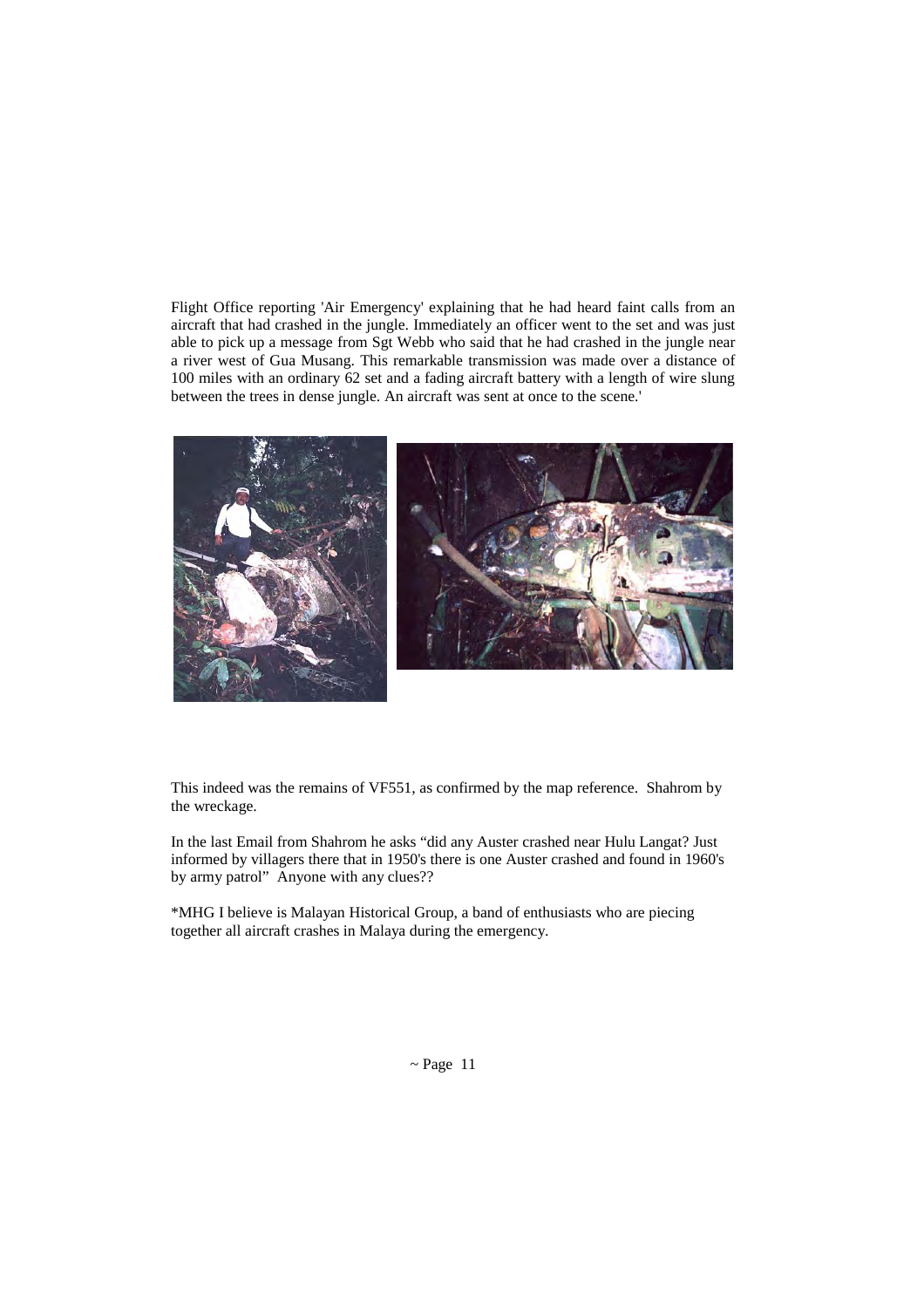This in article written at the time the Scout come into service in Malaya. No doubt it will bring back recollections of that time to many of our members

#### **THE SCOUT DRIVER'S LAMENT**

(to be sung in a low key with rhythmic accompaniment of hyperventilation and gnashing of teeth).

"It's a rugged, reliable, tropical bird" Said the Journal last year — we believed every word. We qualified then, (PQ'd and all that) And sat in the crew room chewing the fat. We sought the advice of our elders and betters, Who abused the poor Nimbus with words of four letters.

"The new load of gubbins for gauging the strains Gives four super readings, - but not if it rains; The little black boxes need watertight lids, And the ADF's fine if you fly without skids. The magnetic plug needs a check, as you pray That it won't have the look of a hedgehog at bay."

"With your heart in your mouth, give the rotor a tweak And listen acutely for graunching or squeak. If thus far assured, pray do not relax; Look at snubbers for binding, and trousers for cracks. Stock up with adrenalin - tighten your straps: It's a marvelous aircraft, you privileged chaps."

So sit down, my lads, with the old Volume One, And dream up new places To look for some traces Of filings, magnetic, misplaced:— just for fun. A rugged, reliable, tropical bird? It's fine to Back Britain, but this is ABSURD!

#### **A SQUADRON COMMANDER' S REPLY**

I think it's absurd That you malign the bird. Our Wallopite masters, Used to disasters, Say it's reliable And militarily viable. Who are we to disagree?

 $\sim$  Page 12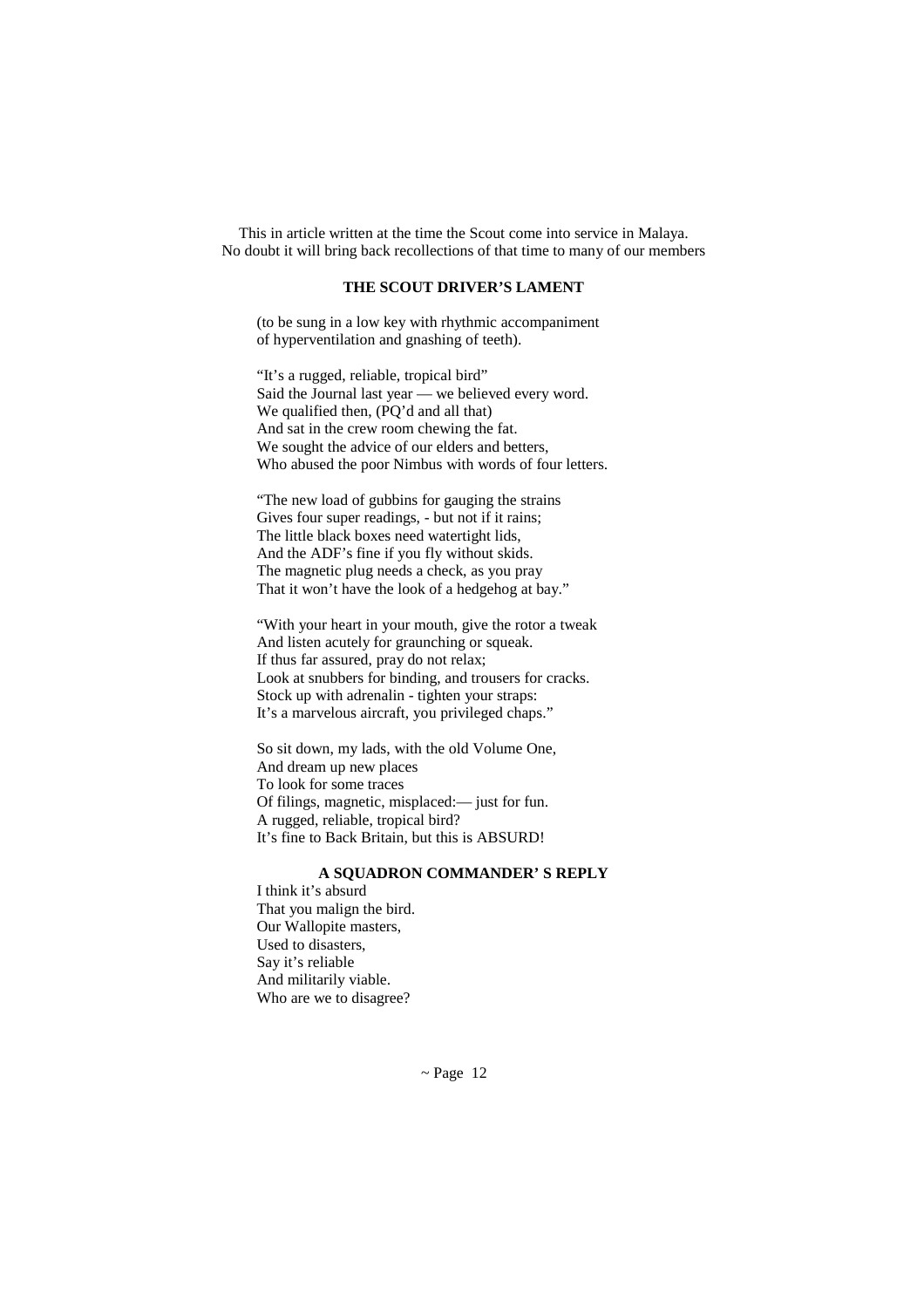#### **THE NEXT PHASE**

For several years They've bent our ears With the delights of the Nimbus Phase Three. But when it got here It wasn't ' gear' And went home rapidly.

At six hundred hours We report the prowess And the life of the Nimbus Phase Three. Unfortunately ours Can't be measured in hours; They work for minutes Two-three!

So cheer up my lad And be eternally glad, Who are we to sing woefully? For isn't it sad That only a cad Would denigrate the Nimbus Phase Three

Last Stanza (to be sung in a low key) Oh where, oh where have my Alouettes gone?

#### **A SQUADRON COMMANDER'S PRAYER**

From Turbines that leave us, And bearings that fail us, And Scouts that go bump in the night, Good Nimbus, deliver us.

*Notes for members not familiar with the references:*  Nimbus: the Engine powering the Scout heli Trousers: The bi-furcated jet exhaust pipe Iron filings: A regular inspection of a magnetic plug needed to detect early failure of bearings. Graunching: Noise emitted during Pre-flight, requiring the rotor blades to be individually moved from fore to aft two or three times to ensure the dampers were OK. This was before hydraulic dampers were fitted.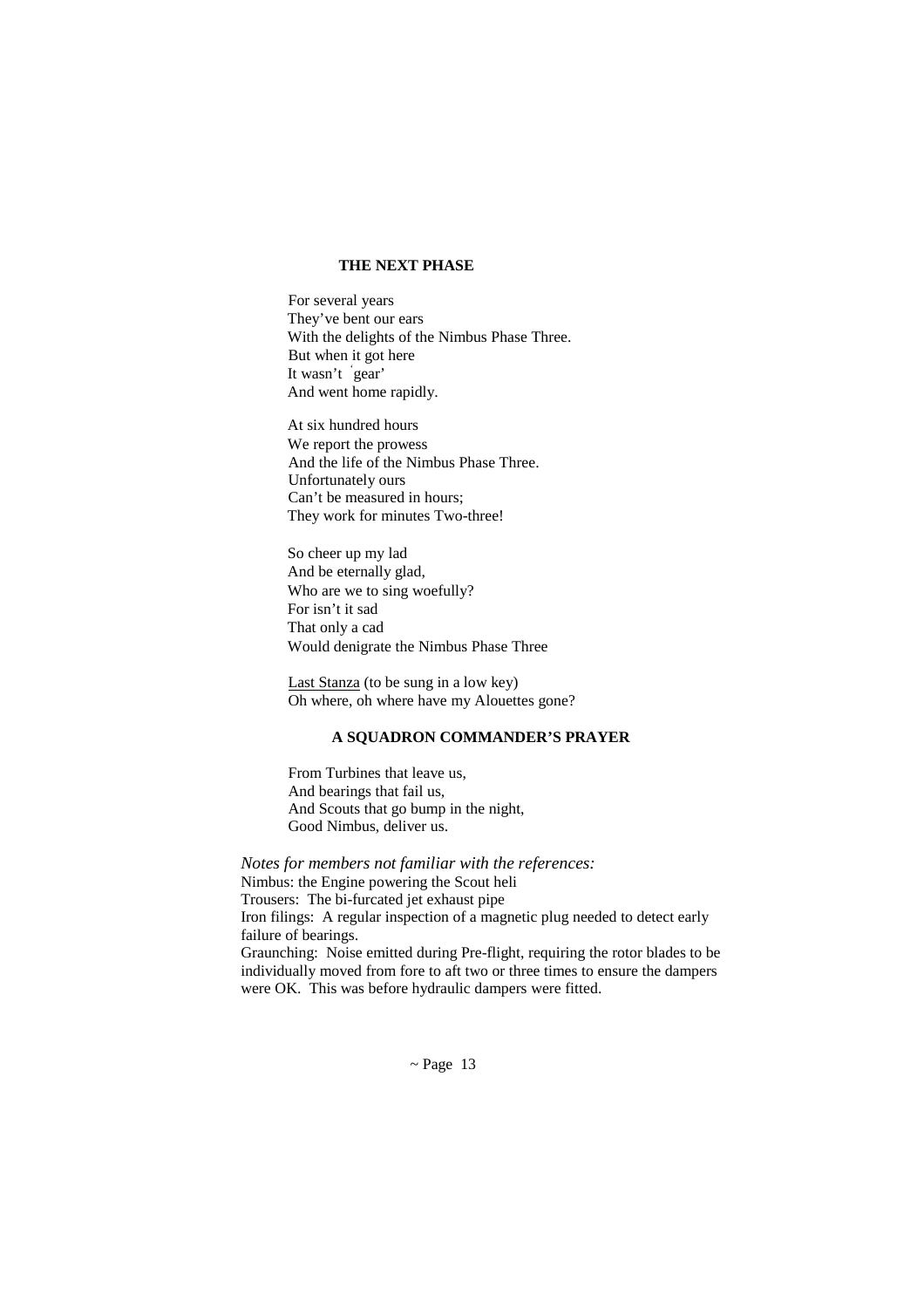#### **WHEN IGNORANCE IS BLISS**

(Report from (the late) John Rolley, when with 656 in Korea)

 I had been briefed to fly a reconnaissance sortie over the Divisional Front, flying an Auster Mark VI at a height of between 6-8000 feet. As per usual, very little was to be seen over the Chinese side and I was almost ready to call it a day, when a Sabre from the U.S.  $8<sup>th</sup>$  Air force suddenly appeared on my port side and very close.

 Assuming that he, like myself, was a little bored and wanted a bit of fun, I went into a steep turn to look for his partner as I knew they mostly operated in pairs, and saw the other Sabre diving down towards me. For the next five or ten minutes I had a great time dodging the two jets. With my low speed and ability to do very tight turns I managed to out-manoeuvre them. After a while they flew off and I returned to my base at Fort George Airstrip.

 On climbing out of the aircraft I was met by one of the Sergeant pilots and I began to tell him about the great time I had had, 'Dog-fighting' with two Sabres. "We know all about it!!" he said, "and they were trying to shoot you down, and not in fun either!"

 It turned out that one of our Army units in the front line had reported a Chinese light aircraft dropping leaflets over the front and the Sabres had been scrambled to deal with it. When they first flew alongside me, he was checking my aircraft number. This was passed back to our Command Post and the Duty Pilot being out at that time, the Flight Clerk confused the Squadron letter with the aircraft's number and replied that the aircraft was not one of our Flights, so word was given to shoot me down. Fortunately the Duty Pilot returned within a few minutes, was told what had happened, realised what had gone wrong and started to sort the matter out, and the Sabres were called off.

That afternoon a Major and a Colonel from the  $8<sup>th</sup>$  Airforce arrived on our strip to see me, in the event that I wished to lodge an official complaint against the Sabre pilots. I pointed out that as far as I was concerned it was just a lot of fun and not knowing the jets were quite serious, had enjoyed it!

"What about the 'T6' ?" the major asked. "What about the 'T6' ?" I said. "Well" said the Major, "at the time our aircraft were called, he was on your tail with his rockets armed and finger on the button"

I never did see that T6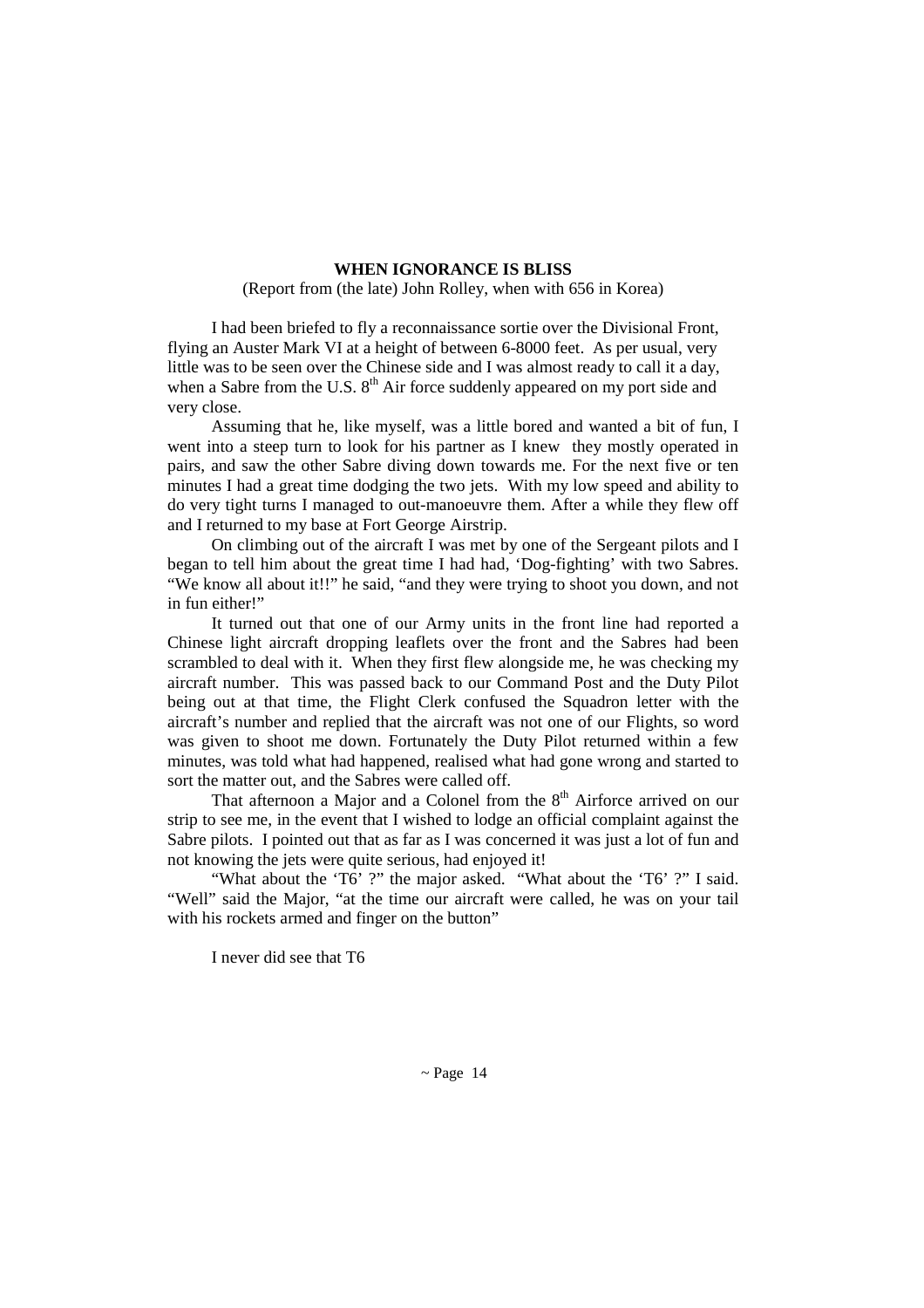I am grateful to PAT MUSTERS for this contribution:-

It was  $11<sup>th</sup>$  February 1955 and I was down to take VF 626, an Auster VI, from the Flight base at Seremban to Noble Field, KL, a 30 minute trip. It was a lovely morning and climbing out on a northerly heading to 1800 feet, the world looked its usual beautiful self at 0830hrs. Passing over the ridge that lay between Negri Sembilan and Selangor, I thought for a moment that I had seen a movement somewhere at the bottom edge of the windshield where two tubular struts ran vertically down behind the instrument panel combing - a cockroach perhaps, but no, nothing. Eyes back on the horizon again - but not for long! There was something behind the instrument panel - for a forked tongue flicked and flicked again, and disappeared - just where one of those struts went down through a hole in the combing. A moment later, waving slightly from side to side, a beautiful large snake came up before my eyes, about 3 feet in front of face, wound around the left of those two struts, stopped and just looked at me.

 The day's heat was yet to materialise, especially as I flew without the port door fitted in order to get better downward observation, but I realised that I was sweating. "Vhat to do, Master?" as my Indian Bearer used to say, in another age and another sub-continent. First cool thing down with altitude, I thought, so I put the aircraft into a steady climb to 3500ft and waited for noble Field to heave into sight. From now on everything had be done very slowly, and I began to close the throttle for an approach to land. Even half and then full flap had to be reached for as slowly as possible - and so we came to a sweaty rumbling landing on the laterite surface of Noble Field. The switches were off and the engine stopped in the middle of the strip as I escaped at a smart trot from what I thought had been a close run thing. The ground crew at Noble Field, were quick to spot something wrong and were out there in seconds with extinguishers, the lot, until I explained the reason for my sudden exit.

 The upshot of this little adventure was that the snake, scared for its life, disappeared from view down the starboard wing-root inspection panel. As it refused to come out the wing had to come off to get it out. A photograph appeared a year later in the Auster News from Rearsby showing the ground crew holding a six footer over two sticks with a suitable caption, but I could no longer get a round of drinks on that story when it was found that the snake was harmless!

Pat Musters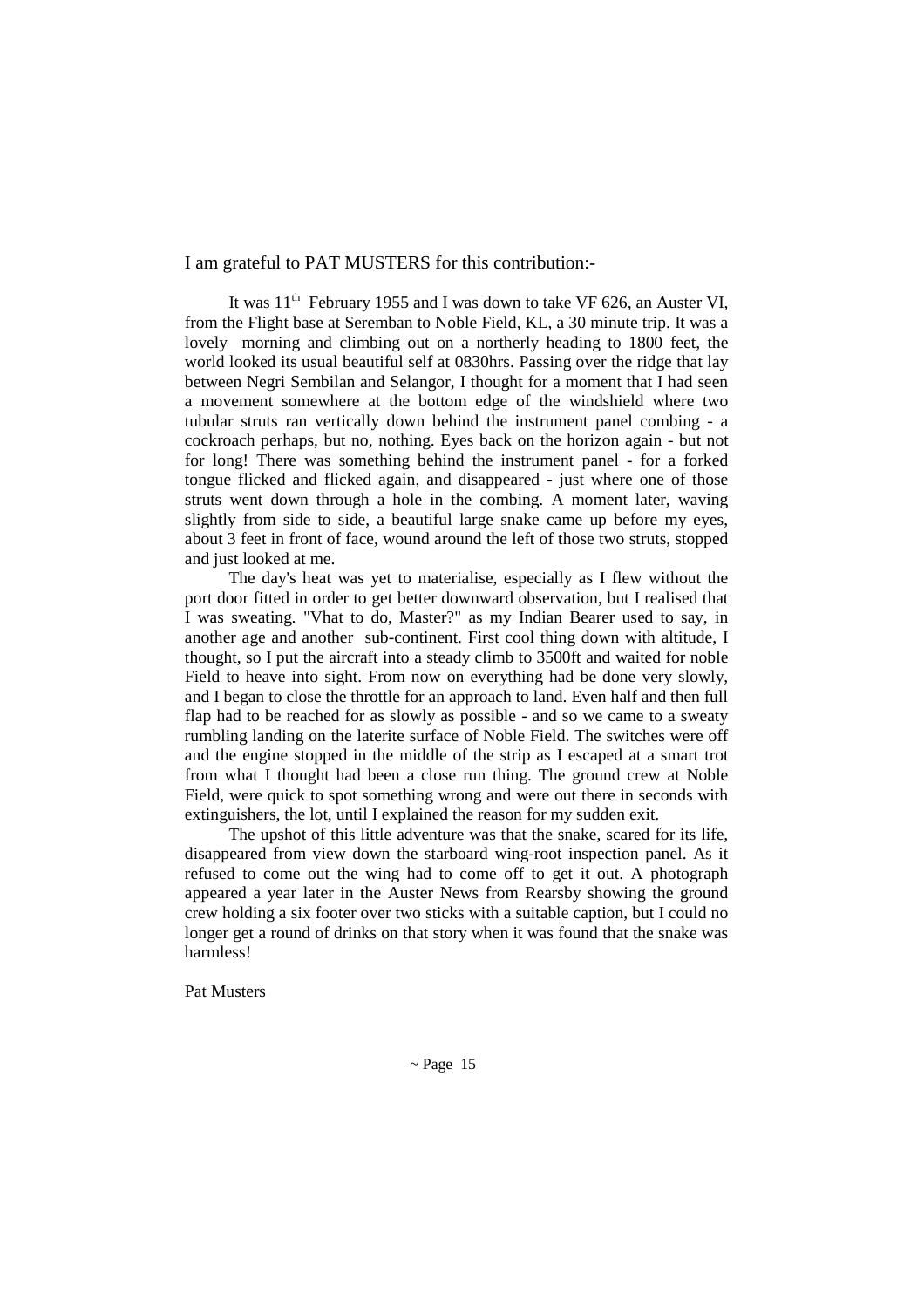#### **A SPROG ARRIVES**

So what was it like arriving at the squadron in 1960? *VERY* different to anything that I had seen in the army so far, and *VERY* different from the army of today.

Having joined REME I was sent to Blandford for basic training. We learned how to wear the incredible amount of straps and packs and other kit that we had been given, how to polish boots and the dozens of bits of brass attached to the straps and packs and, most importantly, how to Blanco it all for display on top of our lockers. We were also taught about walking about together, roughly in step, standing and moving about in three straight lines and to perform impractical evolutions with rifles whilst doing the walking about and standing in lines.

On passing out from basic training, I then went on to Arborfield where I was ejected from an electronics course at a very early stage due to a severe attack of density (Or did they just say that I was too 'thick'?).

Taunton was next where I completed the VM course. During the course we learned of the requirement for Aircraft Mechanics, as they were then known, technicians came much later. We could apply to attend a selection process at Middle Wallop if we passed the course with no phase failures and a final pass mark of 86% (I wonder who decided the pass figure and how it was derived?)

 Miracle of miracles! I passed the qualification mark and was sent to Wallop for suitability testing.

I failed!!! But, unknown to me at the time, I had an inside track. The RAF Warrant Officer who was in charge of the testing called me in for interview. He told me that I had failed by a very small margin. He then said 'Was your father a Flight Sergeant with 149 Squadron at Wunsdorf?' 'Yes Sir' I replied.

'Well' he said, ' I know your father well and you are going to come on this course and you *will* pass every phase and if you let your father down, I'll kick your arse all round the square!' (At least, that was the gist of what he said!)

 Abject terror got me through the course and I passed out second from the top. Those with the highest marks from the trade test were allowed first choice of the list of available postings. I chose Malaya.

We were a party of six,  $\tilde{I}$  think, destined for the squadron. We flew out to Singapore by charter aircraft, a Bristol Britannia, and arrived at Payar Lebar in the dead of night having stopped at several places along the route. The course ahead of us at Wallop was comprised of ex army apprentices and, those destined for the Far East, went out by troopship, departing some five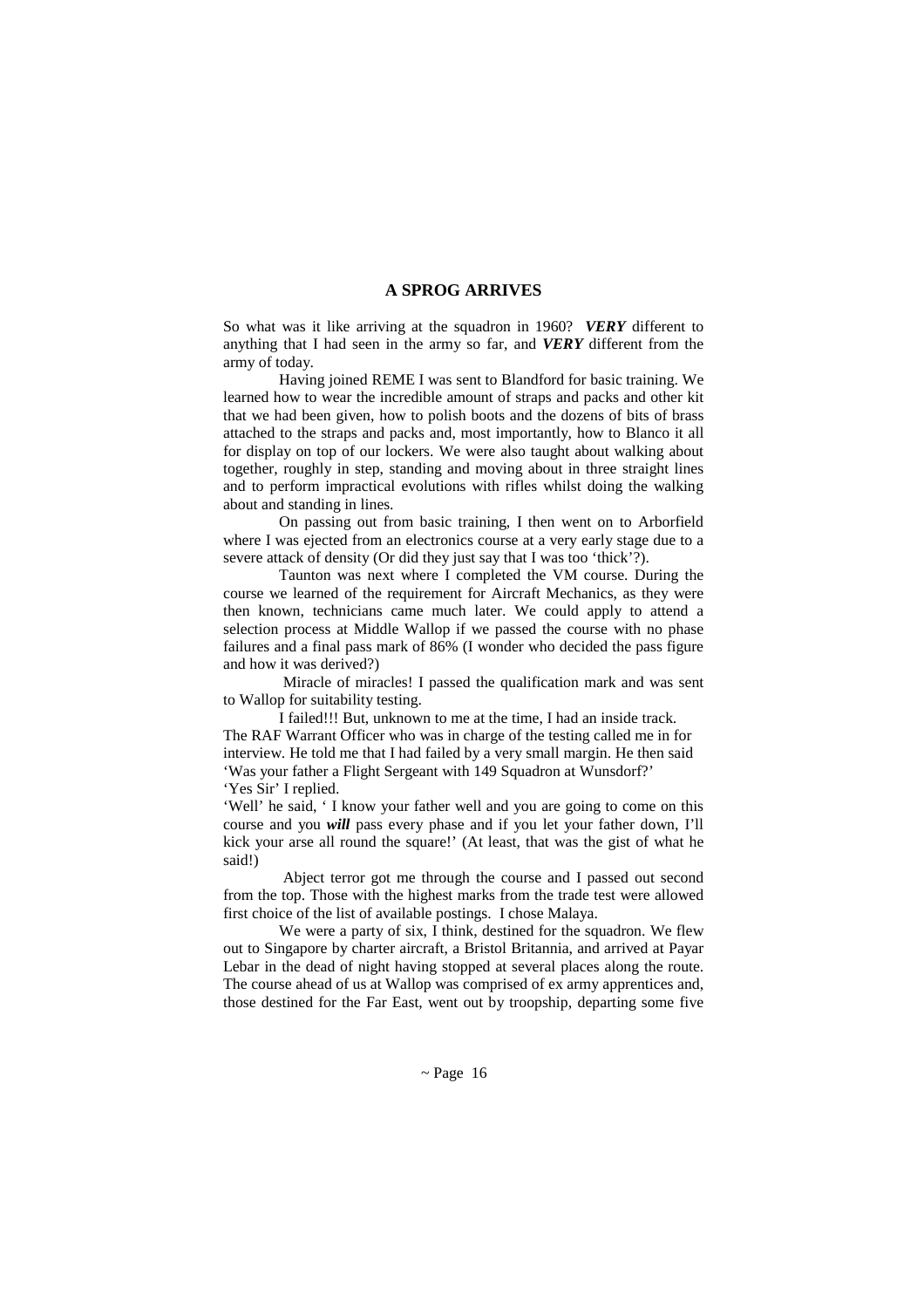weeks before us and arriving only a few days ahead of us.

We spent what seemed like two weeks, it was probably less, in transit at Nee Soon Transit Camp on the Old Upper Thompson Road in Singapore. The camp was immortalised by Leslie Thomas as Panglin Camp in his book 'The Virgin Soldiers'. His description is so good; I would not have the temerity to try to emulate it here. Naturally, we arrived completely broke and had to wait a few days to get paid. (In all the twelve years that I was in the army, I *never* managed to arrive at any new posting with money in my pocket. There must be some sort of Parkinsonian law that covers the appalling financial management of soldiers!! We were accommodated in 'attap bashas', the permanent buildings being reserved for the permanent staff.

During our time in the transit camp we were instructed in the importance of the 'Hearts and minds campaign'. We were also shown the Lee Enfield jungle carbine and were taken on the range to familiarise ourselves with it. Apart from that little bit of training, we seemed to be left to our own devices for much of the time, it was almost like being on leave. It all seemed very quiet in Singapore but we started to hear, from some of the old hands, tales of ambushed trains and road convoys, which in retrospect were very probably apocryphal. When it came time to leave Singapore by the night train to Kuala Lumpur, we were issued with live ammunition and were told that we were to be part of the train guard party. Suddenly being an active participant in the Malayan emergency seemed very serious. It was all very well playing on exercise in UK with blanks, you know what I mean, 'Bang bang, you're dead, go home and get your dinner, sort of thing, but if they were giving us live ammo then the opposition almost certainly had live ammo too!! Not a comforting thought at all.

The night train ride thankfully proved uneventful though a little sphincter tightening at every strange noise or change of speed. We were met at the magnificent railway station in KL and taken to the squadron headquarters camp at Rifle Range Road. We were issued with our bedding, garter tabs, puttees, stocking tops, tropical pyjamas, green towels and 44 pattern webbing, handing in our Greatcoats, UK weight Battledress and 37 pattern webbing. Quite why we had to carry all that stuff half way round the world just to hand it in on arrival was beyond me but the theory was that we might have been diverted to somewhere more temperate whilst en route. What the hell were stocking tops, puttees and garter tabs? and how the hell were they to be worn?

The camp, squadron headquarters, airstrip and workshops were known as 'Noble Field'. All that remains of Noble Field today is one of the accommodation huts, coincidentally, the one that I slept in whilst there.

The accommodation consisted of a mixture of wooden barrack rooms, attap bashas; brick built ablution blocks and tin sheds. Most people were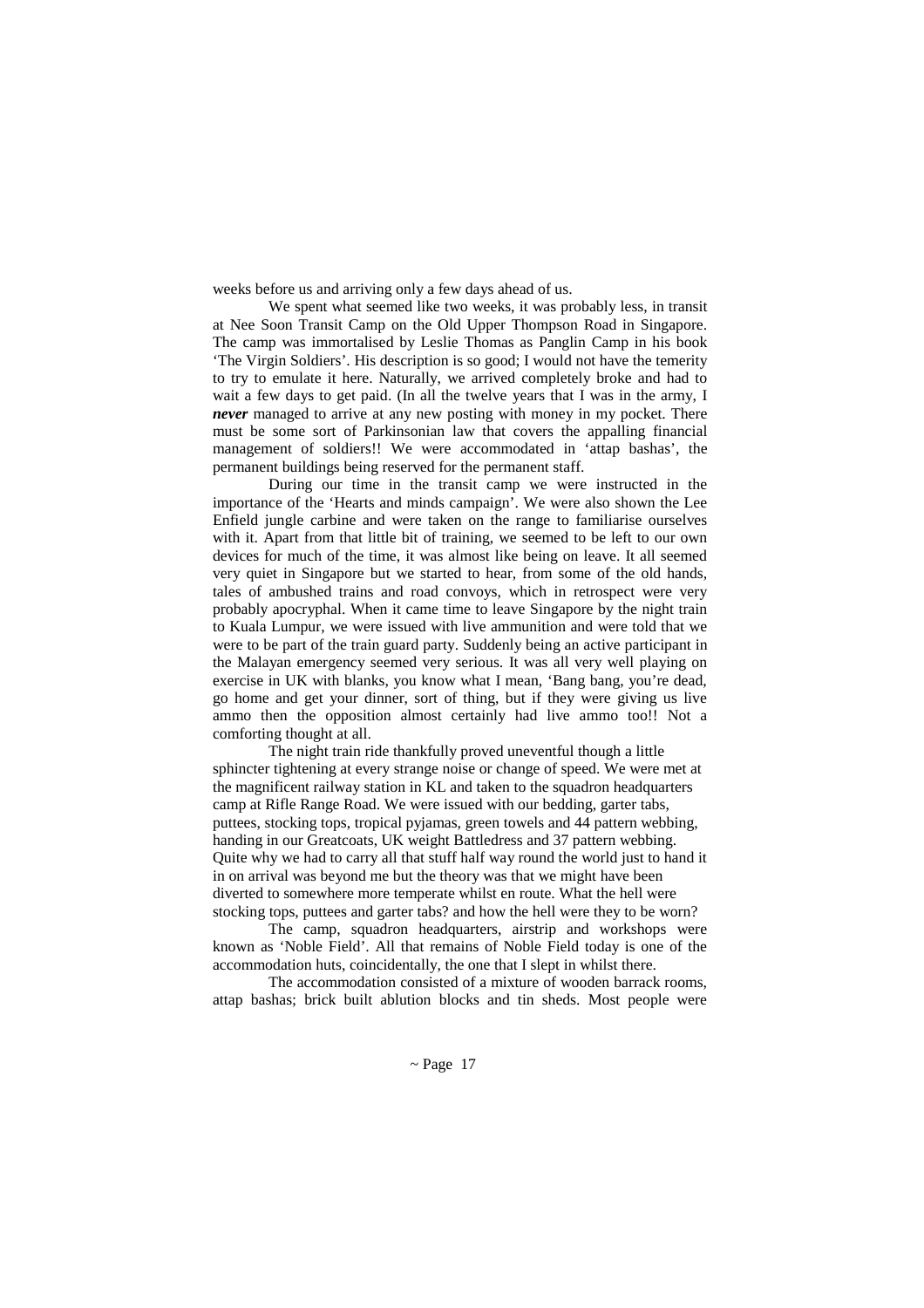accommodated in the wooden barrack blocks, about ten to a room, three rooms per block, but a few were living in the attap bashas. The main part of the camp comprised two back-to-back open squares formed by the wooden barrack blocks and the Squadron offices. The tin sheds were allocated to such important personages as the Dhobi Wallah, the tailor, and the Char Wallah. The remainder of the camp area was utilised by the squadron headquarters offices, signals office, armoury, MT workshop, cookhouse and dining area, QM, a laterite parade square and a wooden Control Tower at the edge of the laterite runway. 16 flight were also resident in the camp, having their workshops, dispersal and offices a few yards up the runway to the north of the main camp.

We were soon introduced to the Char Wallah who immediately allocated each person a number, which referred to a page in his credit ledger. Mine was 14, ampat blas in Malay, and permanently engraved in my memory. Two Pakistanis, known as 'Busty' and 'Slim' operated the Char Wallah's. They would provide hot and cold drinks, sandwiches, and basic meals on credit. Why were Char Wallah's sandwiches were universally known as 'Banjos'? They also operated a weekly money lending facility at no interest but woe betide you if you did not pay off your bill on payday. Your credit facility for food and drinks stopped until you paid up.

The next new discovery was the 'Boot Boy'. Old George, another Pakistani, would clean and 'bull' your boots, make your bed, take your laundry to and from the Dhobi Wallah and keep your barrack room tidy, all for two Straits dollars, about 30p in today's money, per week. George would sit cross-legged on the veranda for hours, polishing boots. Was this different from a training unit in UK or what?

We turned out for our first morning muster parade displaying blindingly white knees and arms. Our OGs were brand new and untailored or starched. Shorts were long and baggy, shirts large and baggy. Puttees loosely wrapped our ankles, itchy, woolly, stocking tops made our calves sweat and the garter tabs cut off circulation below the knee. Muster parade was interesting!! There were Army, RAF and RN technical personnel working at the squadron workshops. The RN does very different drill to the army and the RAF appeared not to have grasped the concept of drill at all. When the parade was brought to attention it sounded like the Calgary stampede. The poor SSM didn't have a chance. At the end of the muster parade the workshop personnel were marched down the airstrip, usually accompanied by an old Tamil gentleman on a road roller whose responsibility was to keep the laterite strip smooth, to the southern end where the workshops were situated.

The workshops consisted of an open sided corrugated iron hangar,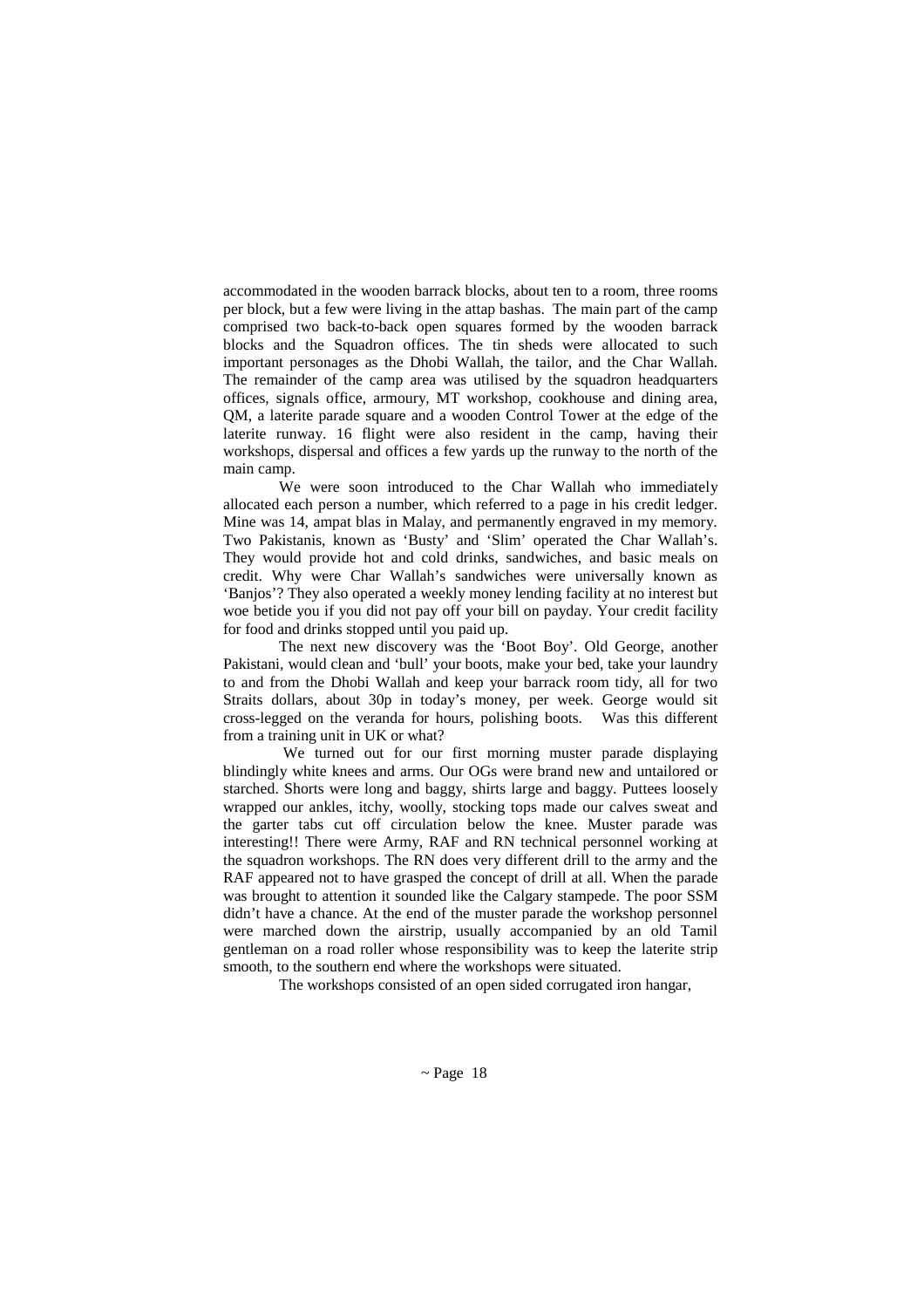filled with the *very sophisticated* Auster Mk 9's in various states of deshabille!!. A number of tin sheds comprised the servicing, bays, offices and stores. Having been interviewed by the OC Workshops we were the allocated to work with hanger crews undertaking major servicings or repairs, or to work in one of the servicing bays. The Char Wallah had a set up at the workshops which was used at NAAFI breaks. Lunch was taken in the dining shed at the main camp and if it were raining at lunch time, a crocodile of various aircraft components, cowlings, elevators etc,

could be seen wending their way alongside the airstrip being used as umbrellas. I am sure that I have missed out many incidents in a sprogs arrival at the

squadron but these are my abiding memories. There were the most marvellous characters in the squadron, too many to detail here and I'm not entirely sure that some of them want to be reminded of the stunts of their youth. I had a wonderful time in KL and it got even better when I was posted to 7 Flight in Taiping but that is a story for another day.

John Heyes

#### **ANNUAL SUBSCRIPTION CHARGES**

It was agreed at this year's AGM to increase Annual Subscription charges to £5 from 1 January 2005.

 The Committee is also very aware and appreciative that many members choose to make an additional contribution.

 Could you please amend your Bank/Building Society details, prior to Christmas.

#### **'FIRE BY ORDER' by TED MASLEN JONES MC DFC**

Copies of this outstanding book are available from the Secretary and President at a discounted price of £15.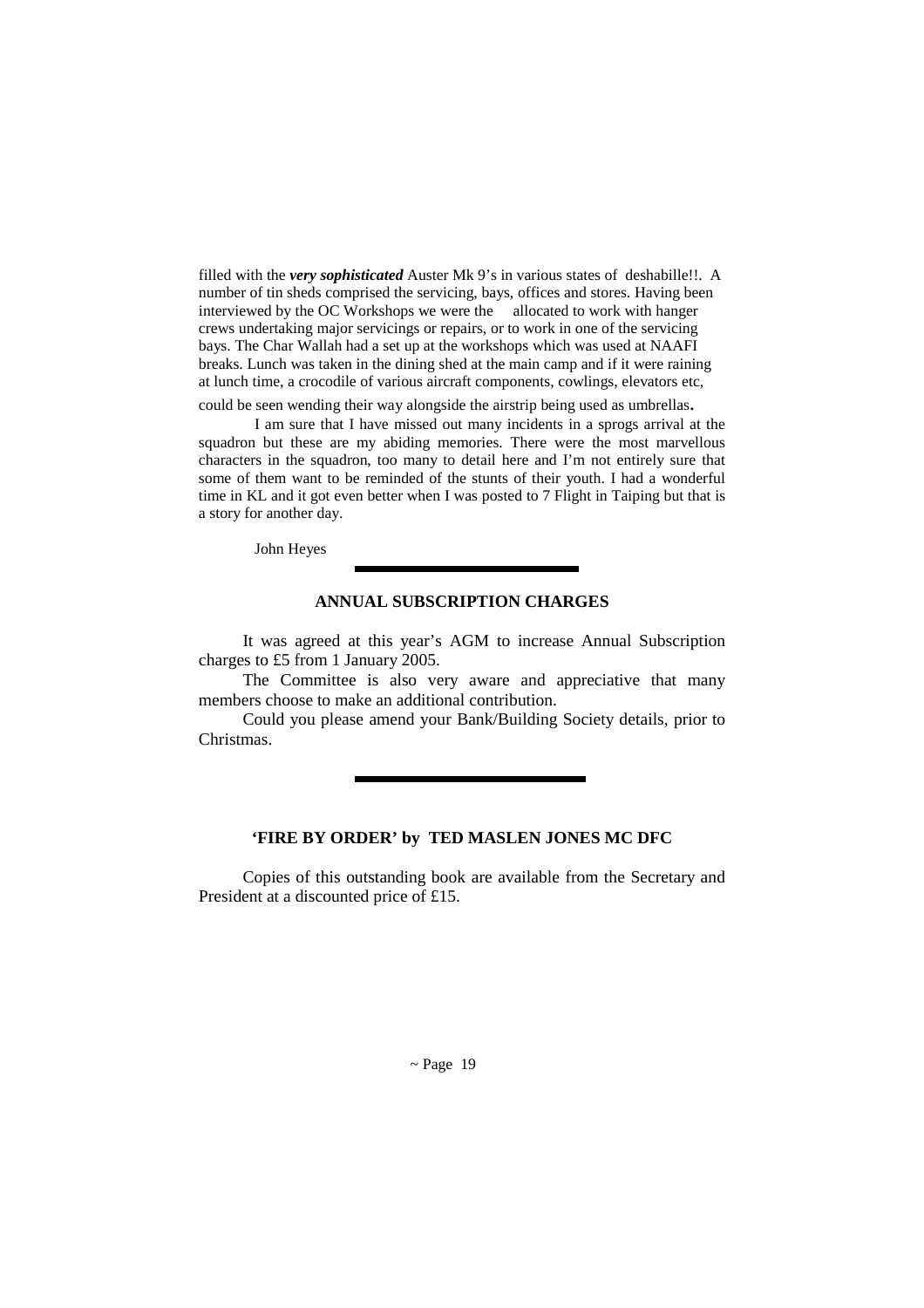# **Cenotaph Ceremony, Whitehall Sunday 14th November 2004**

The Royal British Legion (RBL) has confirmed that 656 Squadron Association has been allocated places at this year's Cenotaph Ceremony in Whitehall on Remembrance Sunday 14<sup>th</sup> November.

The aim is for the Association to provide a Contingent on an annual basis.

 If you wish to participate, please complete the Return below and return to the Association President as soon as possible (RBL requires details by the end of September).

RBL has advised us that the contingent will be standing in Whitehall for at least an hour, and then marching for a distance of at least 1 ½ miles.

#### **Cenotaph Ceremony, Whitehall Sunday 14th November 2004**   $***$

**I wish to attend the Cenotaph Ceremony on Sunday 14th November.** 

#### **From:**

Name:

Address:

Tel Number:

Additional information/requirements:

Please return to: Lt Col Andrew Simkins, Watersmeet, Lower Road, Edington, Westbury, Wilts BA13 4QW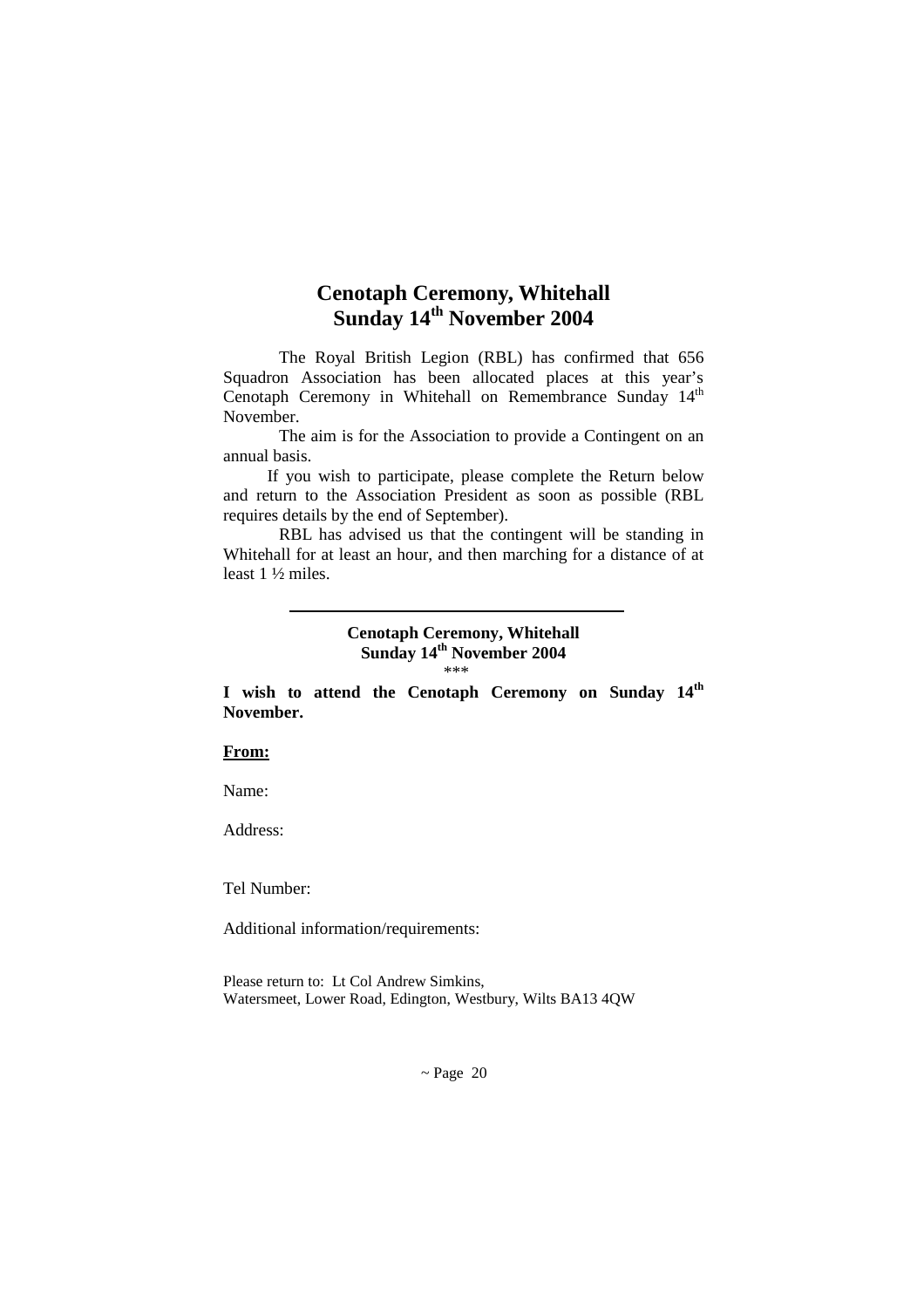# **ASSOCIATION SHOP**

 $\bullet$ 

"Sweetheart Jewellery"

| <b>ITEM</b>                 | <b>SILVER</b> | W/Y<br>GOLD |
|-----------------------------|---------------|-------------|
| Ladies Brooch               | 47.00         | 140.00      |
| Tie Stickpin                | 18.00         | 50.00       |
| Lapel stud                  | 11.00         | 45.00       |
| Cufflinks (chain or swivel) | 45.00         | 140.00      |
|                             |               |             |

EXTRA on request: Add a Diamond (£10.00) or ruby (£5.00) for the eye

# **Commemorative Crystal Ware.**

 The Chinthe was laser copied from the original Silver 50th presentation statue.. Below the Chinthe is '656 Squadron' but additional text can be added, up to 3 lines. The block is delivered in a stout presentation box which has blue silk look lining.



Prices: Standard block 50mm x 50mm x 80mm tall £35.00 Large block 60mm x 60mm x 120mm tall  $£105.00$ Postage is extra on these items. Orders to Ken Mattocks (Treasurer) with who will arrange delivery of them to your home address.

 $\sim$  Page 21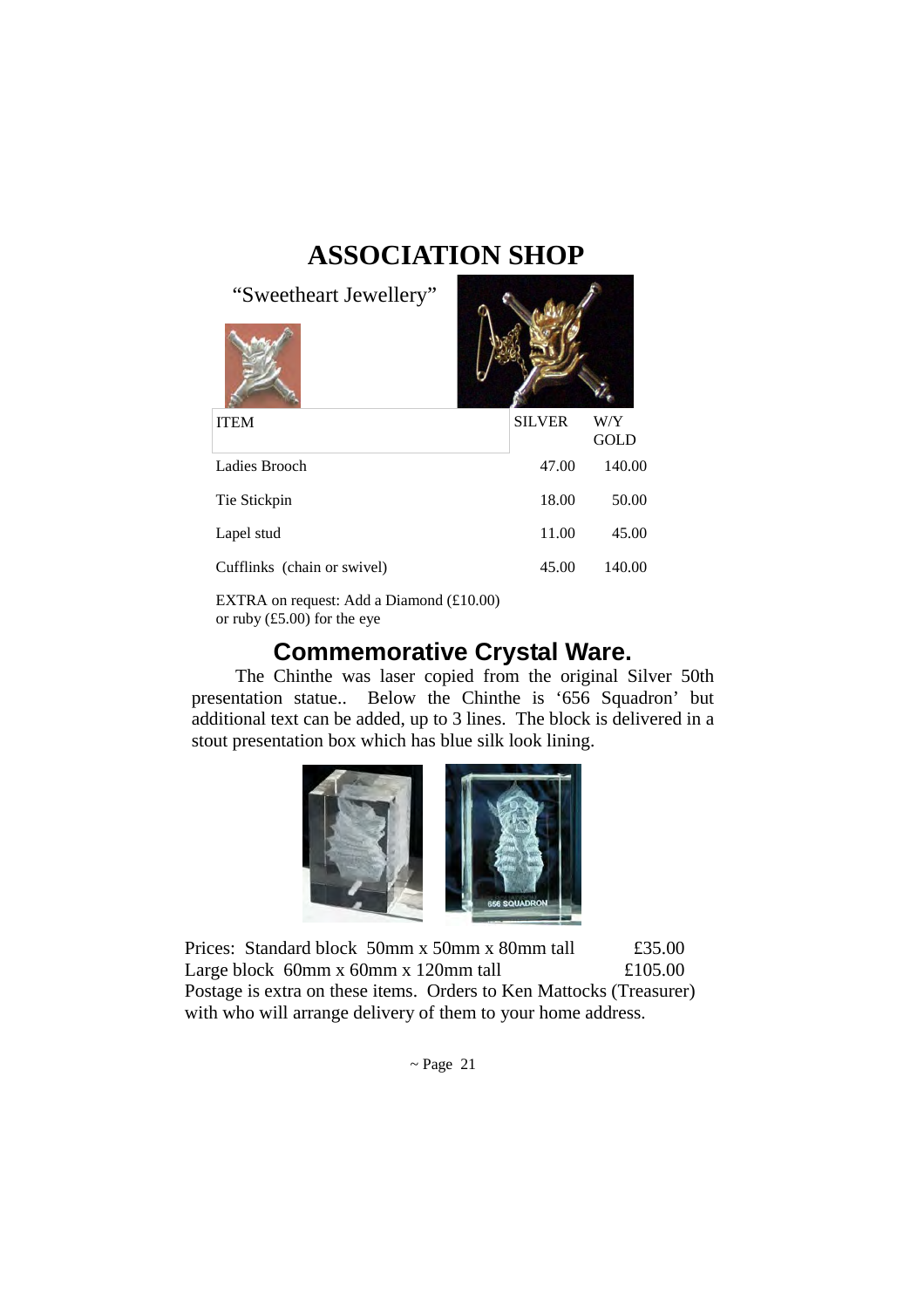# **NOTICES**

### **History and Archives**

 How many times have you heard that someone regretted when an elderly relation passed away their memorabilia and artefacts were disposed of, as they were meaningless to others? It happens all too often as 'house clearance' men dispose of un-saleable items into the rubbish, or relatives have no care after the initial sorrow phase passes, and dispose of them.

 PLEASE do not let this happen to anything you own connected with 656 Squadron. Get your relatives to be aware of it, put it in your will, do what you may but please, ensure that anything, no matter how minor it may seem, is sent to the Secretary of the Association. Photo's, letters, diaries all contain an historic aspect of the Squadron.

Even better, why not send them now so you can guarantee

#### **MEMBERS WITH INTERNET ACCESS**.

 Members with access to the internet and E-Mail can read Newsletters on the website. Hard copy of the newsletter will not be posted who have an e-mail address. Hard copy will be available upon request. By not sending newsletters to members with Internet access we can save a large sum on postage.

 The newsletter is published twice a year, usually in Spring and Autumn. Keep watching the website for the latest newsletter.

 Any contributions to the newsletter should be sent to: John Heyes, contact details on page 24.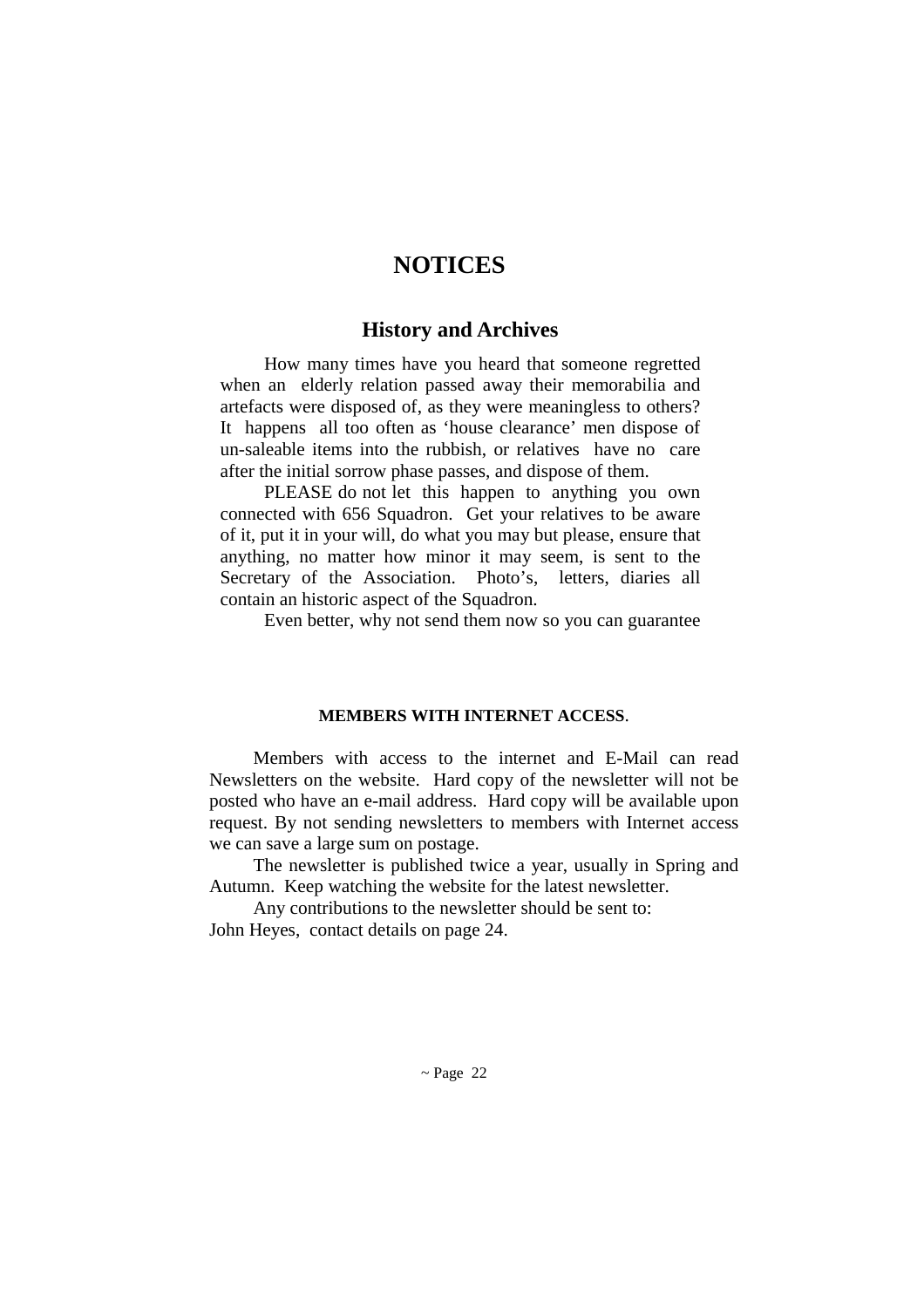# **Please remember to notify the General Secretary of any change of address, or phone numbers**.

 The members using **Email**, remember, when you change your ISP you lose your old address. The ability to send you these newsletters by Email saves quite a cost to the Association in postage, stationery and labour! Not to mention full colour pages!

 I know we don't like to talk about it, but please, leave clear instructions for your next of kin to contact membership records, so firstly, if possible, we can get a representative to attend the funeral, and then to also avoid sending distressing correspondence. As Membership is open to any relatives of persons connected to 656, they may wish to continue with the Association in their own rights.

#### **NEW MEMBERS**

| Clifford T.       | <b>RA/RHA</b> | $68 - 71$ Hong Kong             |
|-------------------|---------------|---------------------------------|
| Anderson R.K.     | R A           | '56 - '58 1911 Flt. Singapore   |
| Rolley Mrs. B.    | Associate     | Widow of John Rolley            |
| Rolley M.H.       | Associate     | Son of John Rolley              |
| Pickthall Mrs. A. | Associate     | Widow of Colin Pickthall DFC    |
| Allcock G.T.      | <b>REME</b>   | '67 Sqn Wksp. '71-'74 Hong Kong |
|                   |               |                                 |

# **DEATHS**

 Regretfully, we announce the death of the following members and offer condolences to their friends and relatives.

| Maj. C. Pickthall DFC                   | RA. | Died 5-October-03                               |
|-----------------------------------------|-----|-------------------------------------------------|
| Maj. Gen. A.G.E. Stewart-Cox DFC        | RA. | Died 9-November-03                              |
| Lt.Col. D.S. Bell<br>Capt. J.D. Butcher |     | AAC Died 2-September-03<br>RA Died 16-August-04 |

 $\sim$  Page 23